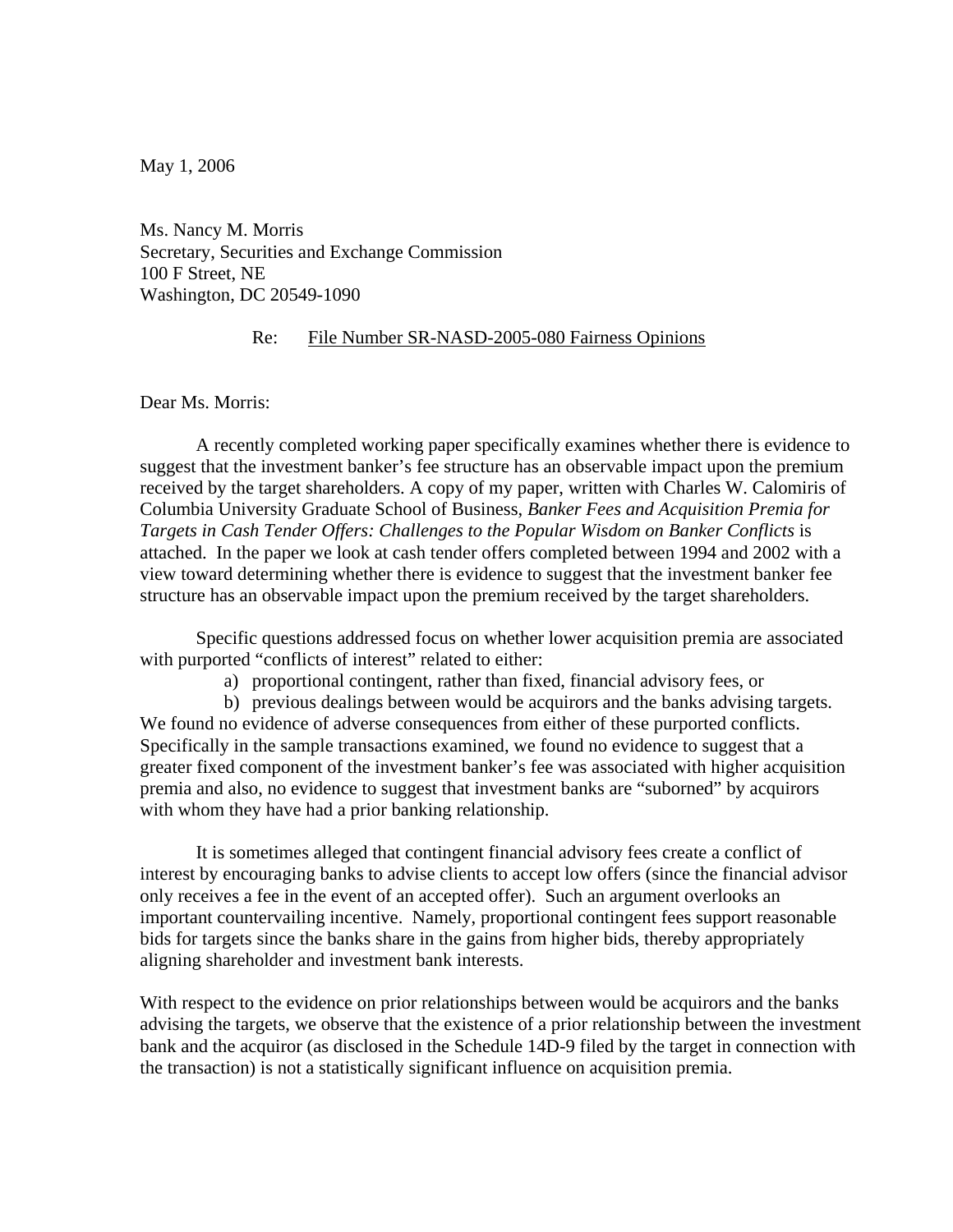Nancy M. Morris May 1, 2006 Page 2

This finding is consistent with the notion that the investment bank is not suborned by the would be acquiror. In today's bank industry environment where consolidation is prevalent, banks frequently are in a position where they have advised one or both parties to a transaction in the past. As this is common, institutions have developed procedures to ensure client protection should such circumstances occur. The reputations of investment bankers hinge on their ability to maintain confidentiality and to represent the best interests of their clients. Accordingly, individual investment bankers have strong incentives to ensure that internal "Chinese walls" within their banks act as effective barriers to inappropriate behavior. Thus, it is not surprising that we fail to find evidence that target advisors are suborned by would be acquirors with whom they have had prior relationships.

With respect to the effect of other relationships between investment bank and target, we find that such relationships are associated with a lower target banker's fee. This finding is consistent with the notion that the investment bank is being paid for real information processing services and has ready information about targets with whom it has formed a relationship.

Furthermore, our empirical analysis suggests that fees to investment banks are correlated with the attributes of the transaction and the target firms in ways that make sense if the investment bank is being paid for a real service – the processing of information. Variation in acquisition premia can also be explained by fundamental deal attributes.

 We think our findings may be useful to the Commission. Specifically with respect to the Commission's request for comment on whether "it would be more informative to investors for firms to specifically state that a conflict may exist and describe the impact of such conflict rather than to merely state that compensation is contingent" we do not believe that such additional information would be likely to be helpful. Indeed, we believe that such information could create the false impression of a serious incentive problem, which our data do not corroborate.

 We would be pleased to respond to any inquiries regarding the views set forth in our article. Please feel free to contact Donna M. Hitscherich at 212-854-0763 or Charles W. Calomiris at 212-854-8748.

Respectfully submitted,

Donna M. Hitscherich Columbia University Graduate School of Business dmh9@columbia.edu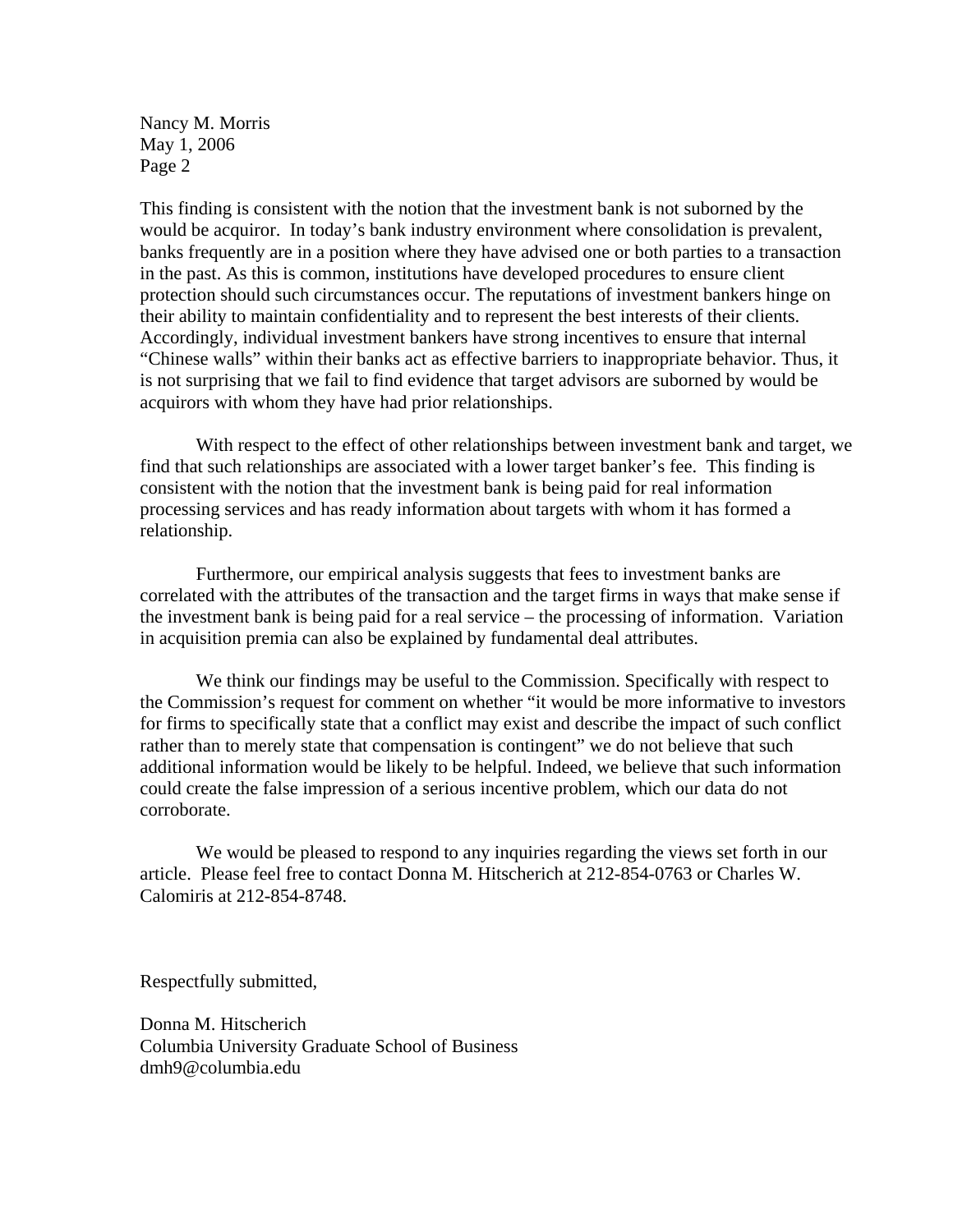# **Banker Fees and Acquisition Premia for Targets in Cash Tender Offers: Challenges to the Popular Wisdom on Banker Conflicts <sup>1</sup>**

Charles W. Calomiris Columbia University and NBER

> Donna M. Hitscherich Columbia University

> > April 20, 2005

#### **ABSTRACT**

Our results are broadly consistent with the predictions of a benign view of the role of investment banks in advising acquisition targets. Fees to investment banks are correlated with attributes of transactions and target firms in ways that make sense if banks are being paid for processing information. The more contingent (and, therefore, risky) the fees, the higher they tend to be, all else held constant. Variation in acquisition premia also can be explained by fundamental deal attributes. Contrary to the jaundiced view of fairness opinions, greater fixity of fees is not associated with higher acquisition premia, and there is no evidence that investment banks are suborned by acquirors with whom they have had a prior banking relationship.

<sup>1</sup> The authors wish to thank Jon Byun, Jeff West, Stav Gaon and Derrick Wan for excellent research assistance. For helpful comments and discussions, we thank Lawrence A. Hamdan of Credit Suisse First Boston, Matthew B. Kratter, and Lawrence Glosten and Charles Jones of Columbia Business School.

© by Charles W. Calomiris and Donna M. Hitscherich. All rights reserved. Short sections of text, not to exceed two paragraphs, may be quoted without explicit permission provided that full credit, including © notice, is given to the source.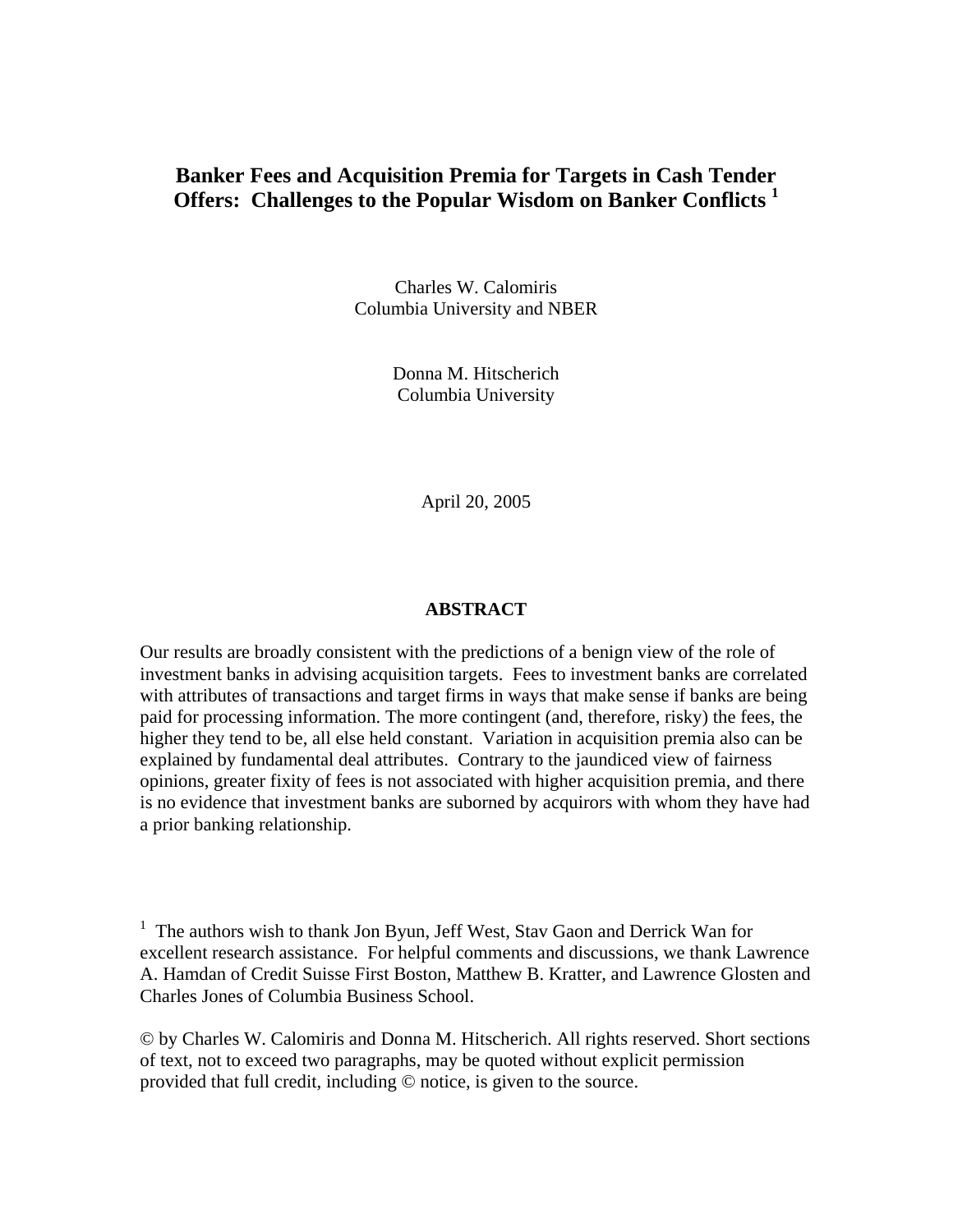# **1. Introduction**

<u>.</u>

 Investment banking practices recently have become the subject of intensifying scrutiny from regulators and the investment community, each of which has raised questions concerning the efficacy of certain advisory services offered by investment banks – specifically, fairness opinions. This scrutiny largely has been based on anecdotal observations.<sup>1</sup> This article provides empirical evidence germane to those questions. We explain why and how fairness opinions are rendered, and how target companies pay investment banks for this advisory service. We explore potential incentive problems associated with the structure of investment banker fees and other potential conflicts of interest on the part of the investment banker from an empirical perspective. In so doing, we construct a new database on firm and deal characteristics for friendly, two-step cash acquisitions. Our data measure characteristics of target firms and transactions, fees paid to investment bankers, and premia paid to shareholders of the target company in connection with the acquisition, and explore the connections among these variables to cast light on this neglected area of corporate finance.

We consider empirical implications of the views expressed by both the critics and the defenders of investment banking practices relating to the provision of fairness opinions. We analyze the determinants of investment bank fees and acquisition premia. We find no evidence in support of the view that the typical investment bank fee structure engenders conflicts of interest detrimental to the target shareholders. Nor do we find any

<sup>&</sup>lt;sup>1</sup> See, e.g, Wall Street Journal, December 29, 2004 summarizing the popular criticisms leveled at fairness opinions and observing that the investment banks that render the fairness opinion are often the advisors who arranged the transaction in the first instance and whose fees depend on the successful consummation of the transaction. See also Bebchuk and Kahan (1989) noting that fairness opinions are "problematic" because investment banks have "substantial discretion in rendering such opinions" and the conflicts of interest faced by the investment bank "lead them to use their discretion to render pro-management fairness opinions."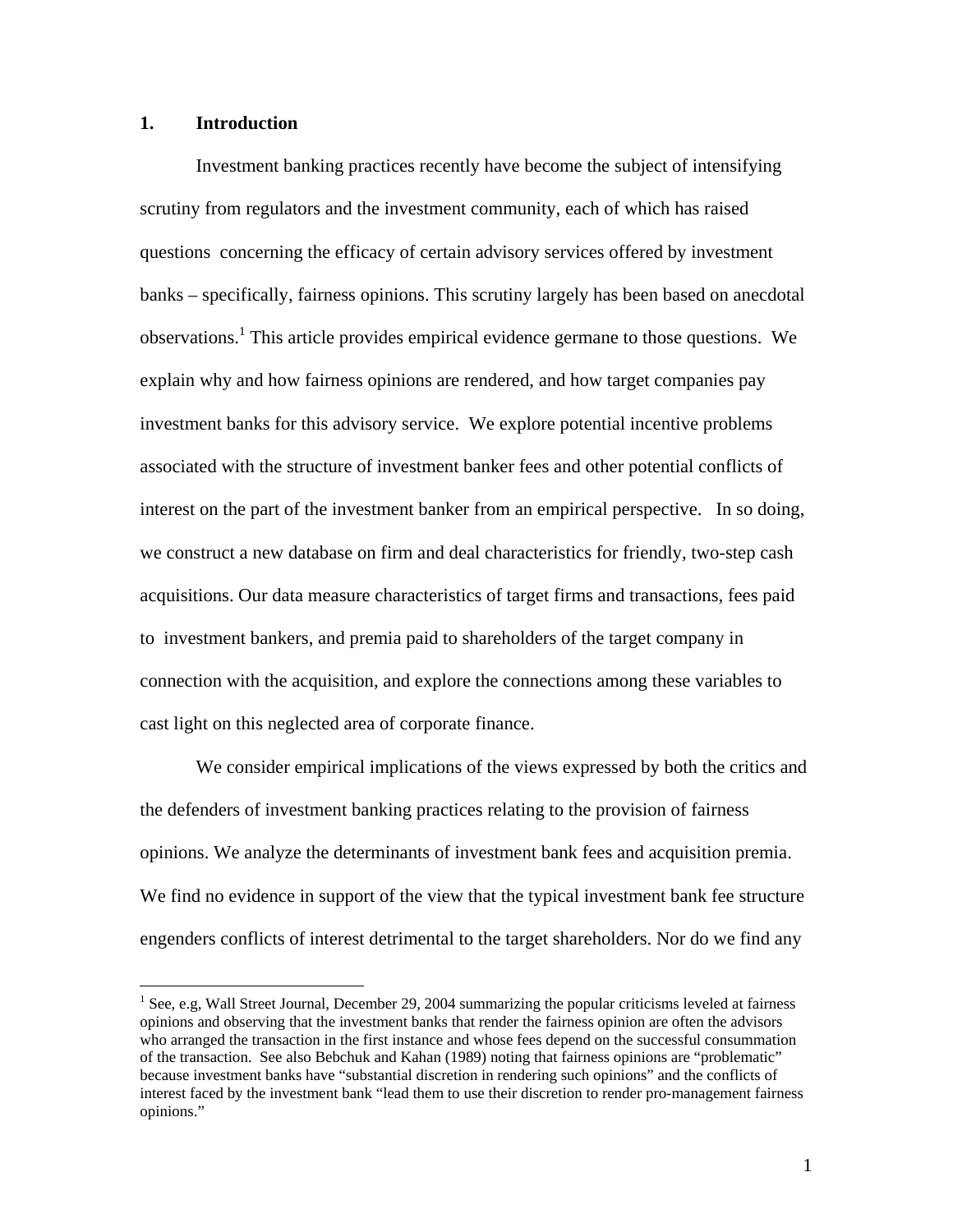evidence consistent with the view that bank advisory services to target firms are adversely affected by pre-existing business relationships between bankers and would-be acquirors. Furthermore, our analysis of variation in fees and acquisition premia indicates, among other things, that (1) the variation in fees paid to investment banks by target firms reflects differences in the fundamental costs of valuing targets, and (2) the variation in acquisition premia paid to target shareholders reflects target and transaction characteristics. With respect to the latter, target characteristics include volatility, leverage, and possibly other transaction characteristics that are less significant statistically, including the existence of employment contracts entered into by acquirors to retain target firm management (which are associated with higher acquisition premia). $^2$ 

#### *1.1 What is a fairness opinion? Why and how are they rendered?*

When a public company is the target in an acquisition scenario, the target company's board of directors commonly will engage the services of a financial advisor – generally, an investment bank. In connection with this retention, the board of directors of the target company and the investment bank execute an engagement letter. The engagement letter delineates, among other things, (a) the services the investment bank will provide to the board of directors on behalf of the target company in connection with a proposed transaction and (b) the amount and terms of payment of the fee for such services.

 The fee compensates the bank for providing advisory services to the board of directors and assisting the board of directors in its evaluation of the proposed transaction.

 $\overline{a}$ 

 $2$  Our paper does not address the effects of "golden parachutes" that the target company had in place prior to consummation of the transaction.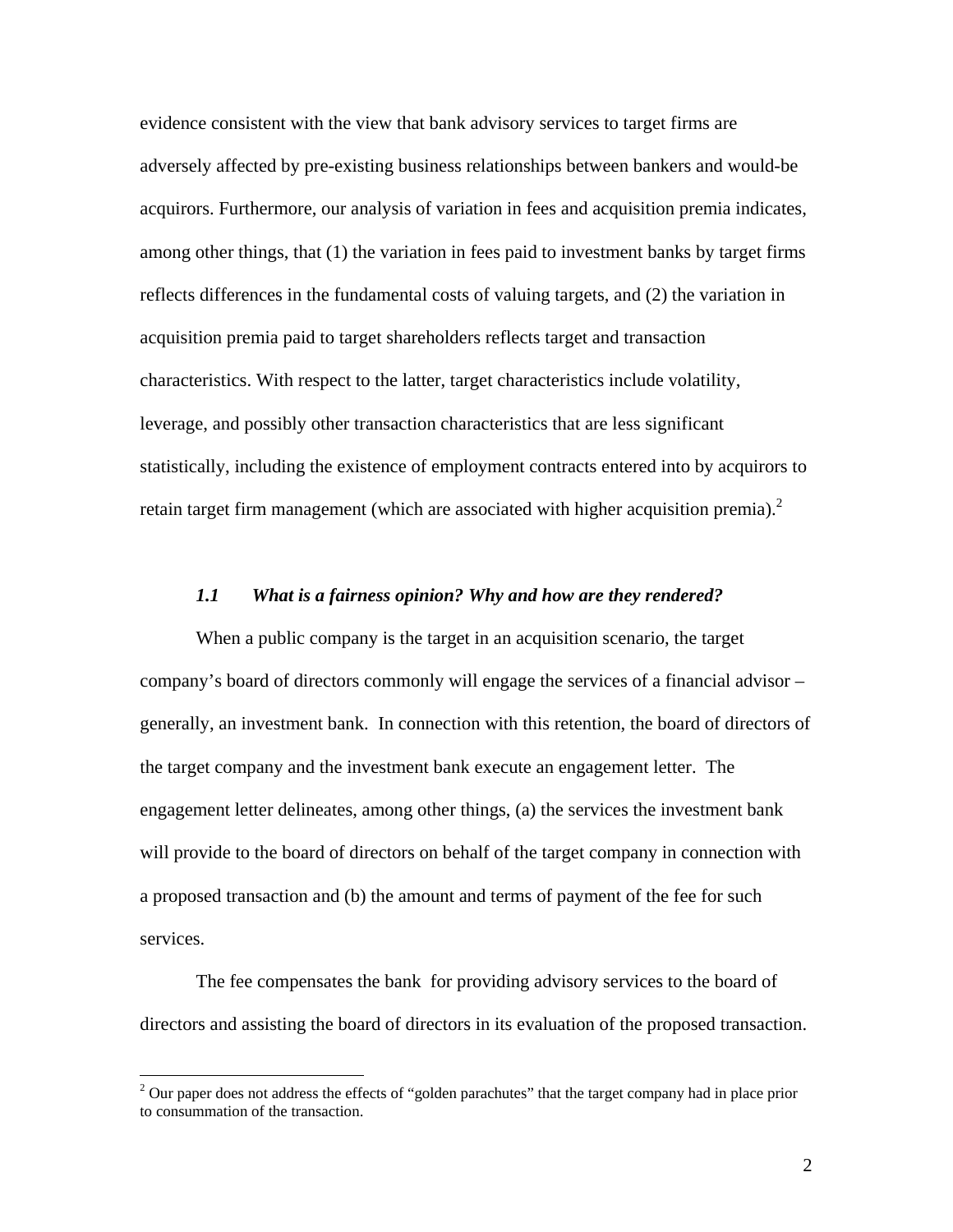Those advisory services are memorialized in the opinion letter, which considers the fairness to the target shareholders, from a financial point of view, of the transaction proposed to be undertaken by the target board of directors (a "fairness opinion"). Fairness opinions share several important characteristics. First, the fairness opinion is issued in the form of a letter addressed to the target board of directors and is filed as an exhibit to the relevant Securities and Exchange Commission ("SEC") filings made by the target in connection with the proposed transaction. Second, the fairness opinion is dated as of the date it is rendered to the target board of directors (generally the date the target board of directors holds its meeting to vote on the proposed transaction) and speaks only as of such date with no duty (unless the engagement letter specifically provides otherwise) on the part of the investment bank to update ("bring-down") the opinion to a later date. Third, the fairness opinion speaks only to the fairness of the transaction from "a financial point of view" and does not (a) opine that the consideration to be received by the target shareholders in the proposed transaction represents the highest or best price available; (b) address the merits of the transaction or the decision of the board of directors of the target to proceed with the transaction, relative to other possible business strategies; or (c) assume any responsibility for independent verification of the publicly available information respecting the target or the information furnished by the management of the target to the investment bank in connection with its valuation. Finally, the fairness opinion addressed to the target board of directors expressly states that it does not constitute a recommendation to the target shareholders with respect to the actions necessary to be undertaken by such shareholders for the consummation of the proposed transaction.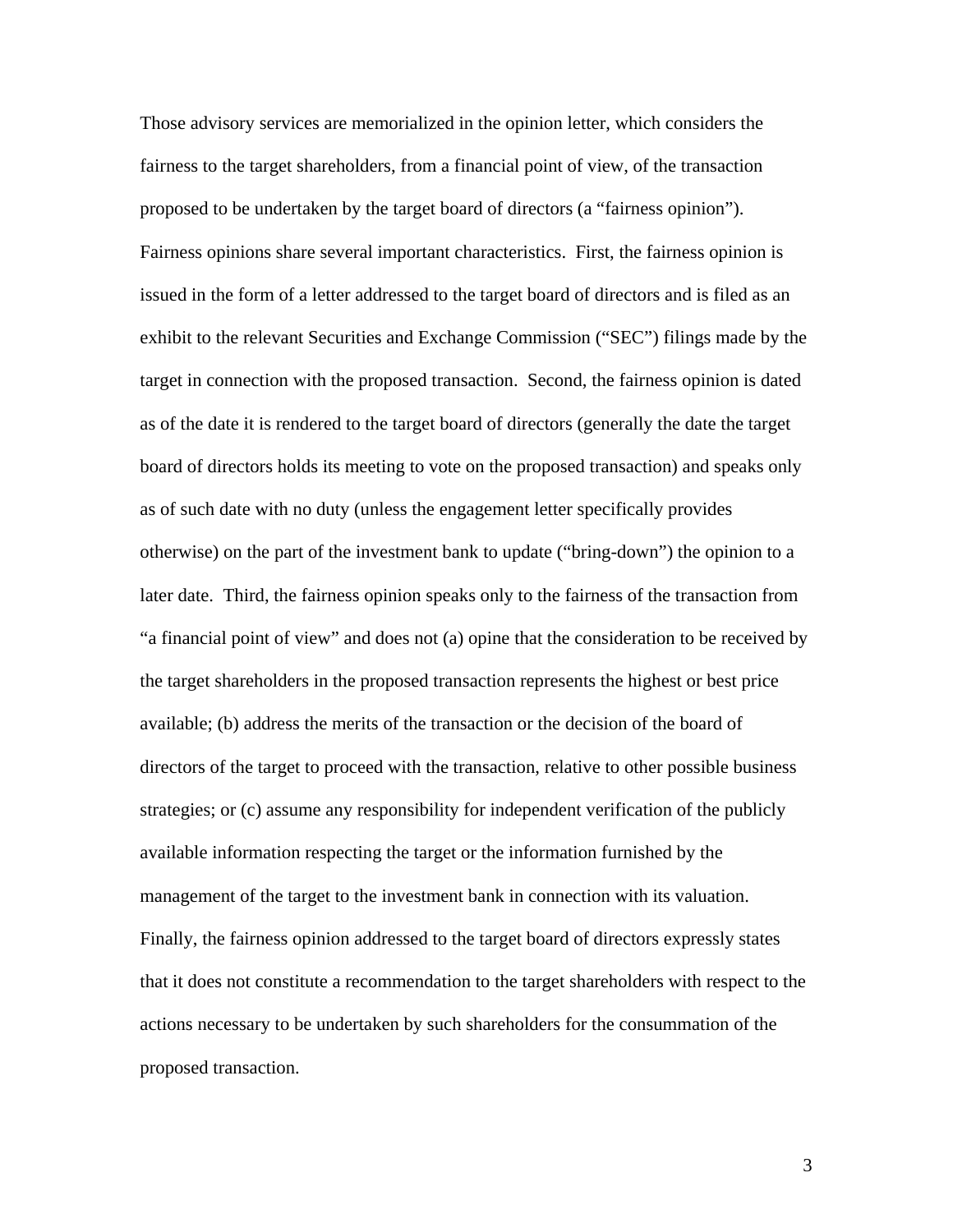Despite the lack of any legal imperative, virtually all boards of directors of public target companies secure fairness opinions before proceeding with a transaction. The basis of securing such fairness opinions is traced by many back to the Delaware Supreme Court's decision in *Smith v. Van Gorkom*, 488 A.2d 858 (Del. 1985). Under the reasoning of *Van Gorkom* and state statutory authority, including Delaware (8 Del. C. § 141(e)) providing that boards of directors may rely on professional opinions of others assuming such reliance is reasonable, the fairness opinion may serve as evidence that the board of directors has fulfilled its fiduciary duty of care in assessing the financial terms of the proposed transaction.

#### *1.2 How do targets pay for fairness opinions?*

 The fee paid by the target company to the investment bank in connection with a tender offer may be found in Item 5 of the Solicitation/Recommendation Statement on Schedule 14D-9 ("Schedule 14D-9") filed by the target with the SEC. The fee to be paid to the investment bank frequently is (a) expressed as a percentage of the overall value of the transaction (defined as the value paid by the acquiror for the equity of the target plus the value of the liabilities assumed) and (b) payable upon the consummation of the transaction (referred to herein as a "Contingent Fee"). In certain instances, the target board of directors may agree to pay the investment bank a fee irrespective of whether the transaction is consummated, which fee would typically represent a small portion of the total fee payable if a transaction were consummated, but may on occasion be the only fee payable to the investment bank. These non-contingent fees may be in the nature of a retainer fee payable either upon execution of the engagement letter or over a period of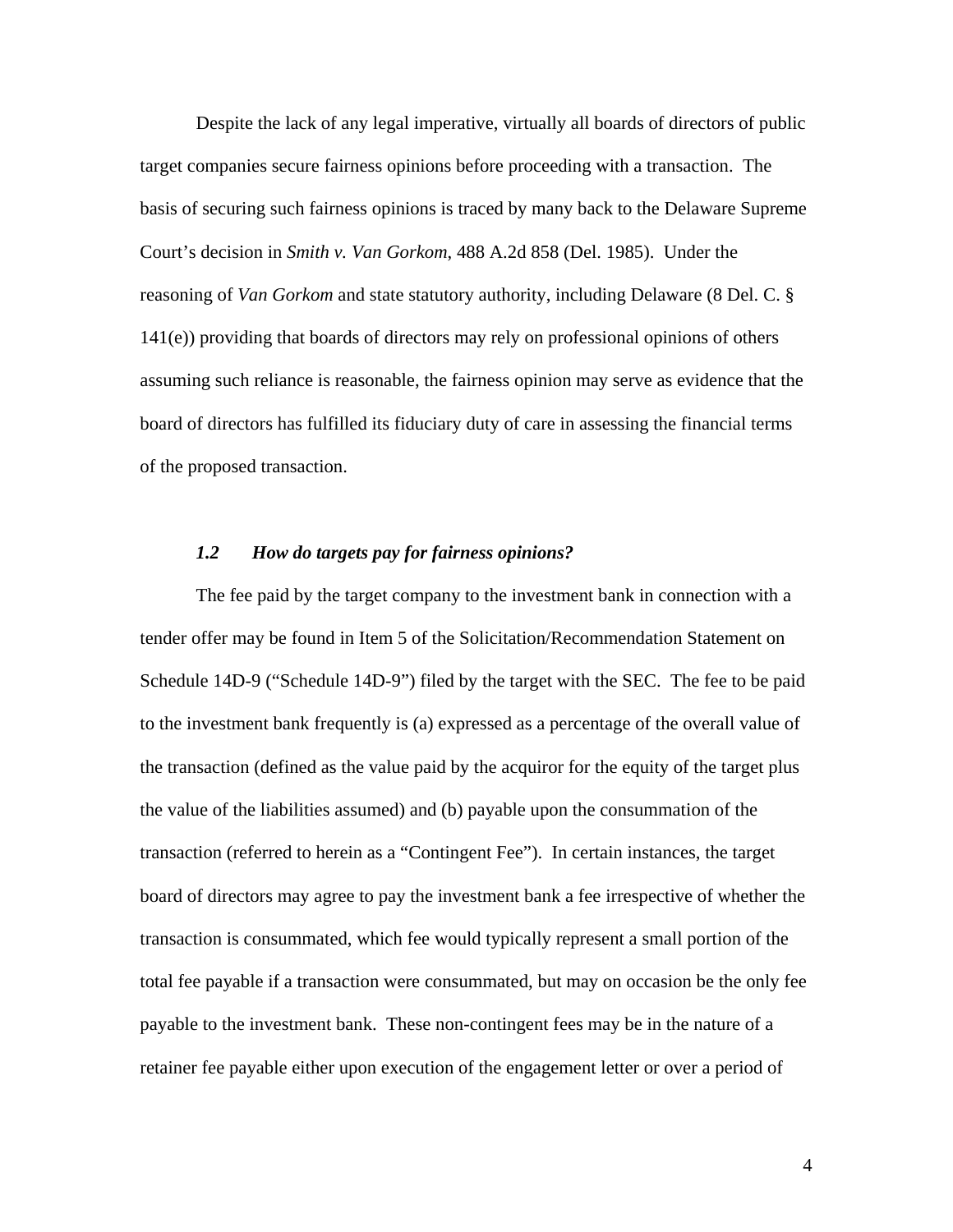months during which the investment bank is retained by the target (a "Retainer Fee") or an opinion fee payable when the investment bank is prepared to render a fairness opinion with respect to the proposed transaction (an "Opinion Fee"). The Retainer and Opinion Fees collectively will be referred to herein as "Fixed Fees." As noted above, as a percentage of overall transaction value, Fixed Fees generally are much smaller than Contingent Fees and accordingly, an investment bank earning a Contingent Fee stands to make considerably more fee income if the transaction is consummated. Contingent Fees are often referred to in the investment banking industry as "Success Fees." In certain instances where the engagement letter provides for a Fixed Fee in addition to the Contingent Fee, the Fixed Fee (to the extent previously paid to the investment bank) may be creditable against the Contingent Fee.

 There are three common forms of Contingent Fee arrangements: (1) contingent payment expressed as a constant percentage of the overall transaction value (a "Constant Percentage Fee"); (2) contingent payment expressed as an aggregate dollar amount that does not vary based on the size of the transaction ("Constant Dollar Fee") and (3) contingent payment expressed as a sliding scale percentage based on the size of the transaction ("Variable Percentage Fee"). In the sale of a target company, the most common form of Contingent Fee is the Constant Percentage Fee. The Variable Percentage Fee is less common and generally limited to smaller or private company transactions. The Constant Dollar Fee is a more common fee arrangement for the investment banker to the acquiror inasmuch as, the acquiror may not wish to "reward" its investment banker in the form of a higher cash fee as the purchase price to be paid by the acquiror increases.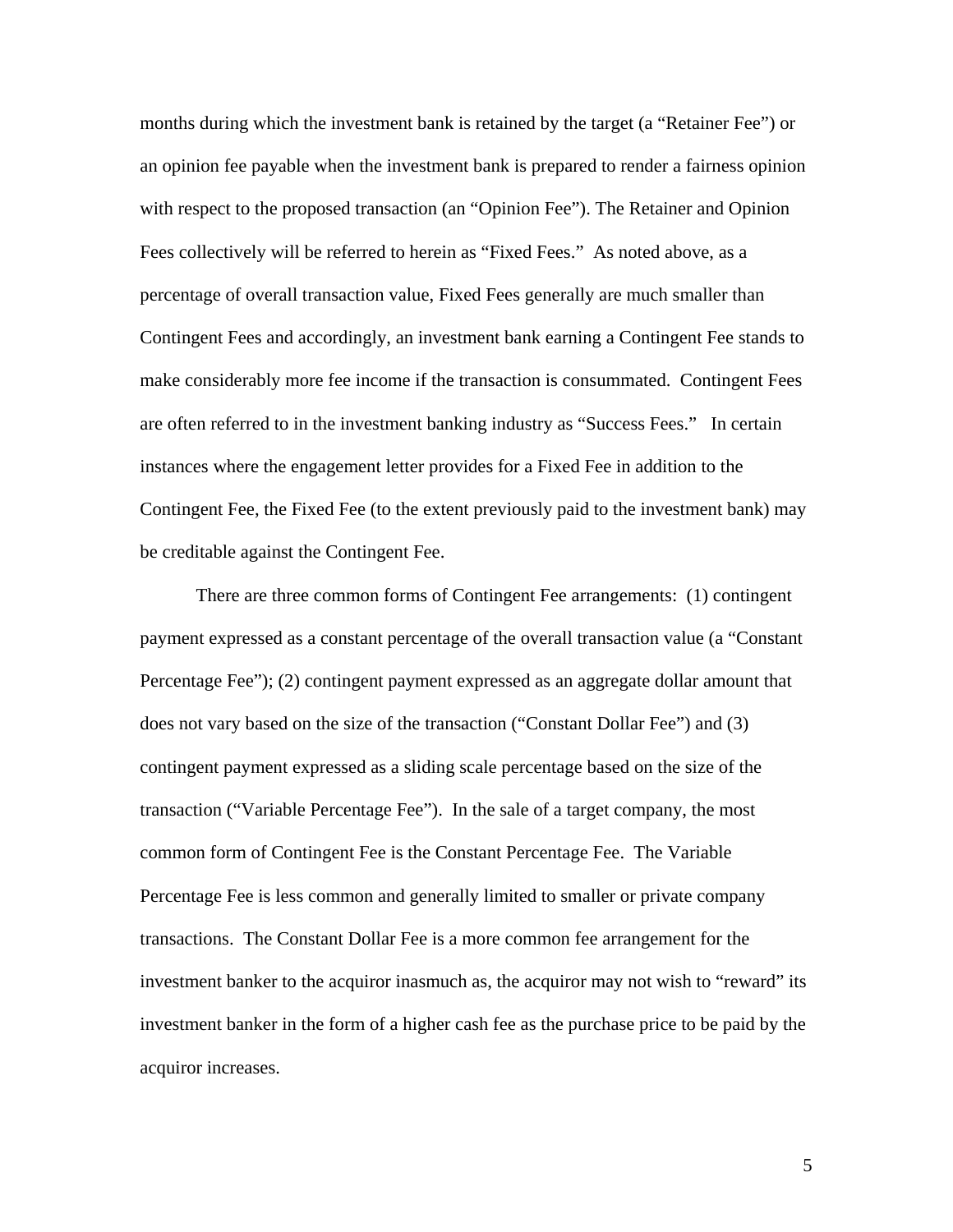Investment banker fees in merger and acquisition transactions are highly negotiable. As we will show in Section 2 below, fee amounts vary considerably. An investment bank may "pitch" its services to the target board of directors based on, among other things, the investment bank's M&A experience both generally and in the target's industry. M&A "league tables" ranking investment banks based on their participation in announced M&A transactions over a given period are often employed for this purpose. Ultimately, the target board of directors will pay the investment bank based on the target board's perception of the value the investment banker will deliver to the board of the target in connection with the transaction.<sup>3</sup> In this regard, the then co-head of global mergers and acquisitions at Credit Suisse First Boston observed, "It is not just the deal assignments per se, but the quality of your role that is driving your fees." Wall Street Journal, December 11, 2003.

#### *1.3 Contingent fees: conflict or alignment of interests?*

 The fact that investment banks typically are paid the bulk of the fee upon consummation of a transaction has been criticized by some observers as potentially giving rise to a conflict of interest between the investment bank and its client - the target board of directors. According to what we will call the "jaundiced" view of Contingent Fees, making fees contingent on consummation of the transaction (and by extension the rendering of a fairness opinion as a *de facto* pre-condition to consummation of a

 $\overline{a}$ 

 $3$  See also comments of a former general counsel of an investment bank observing that the banker's fee "exorbitant or reasonable" is the product of many factors, including size and importance of the transaction, and "the benefits the company-client perceives or, with persuasion, can be made to perceive it is receiving." Panel Discussion Chaired by Arthur H. Rosenbloom (Spring 1991).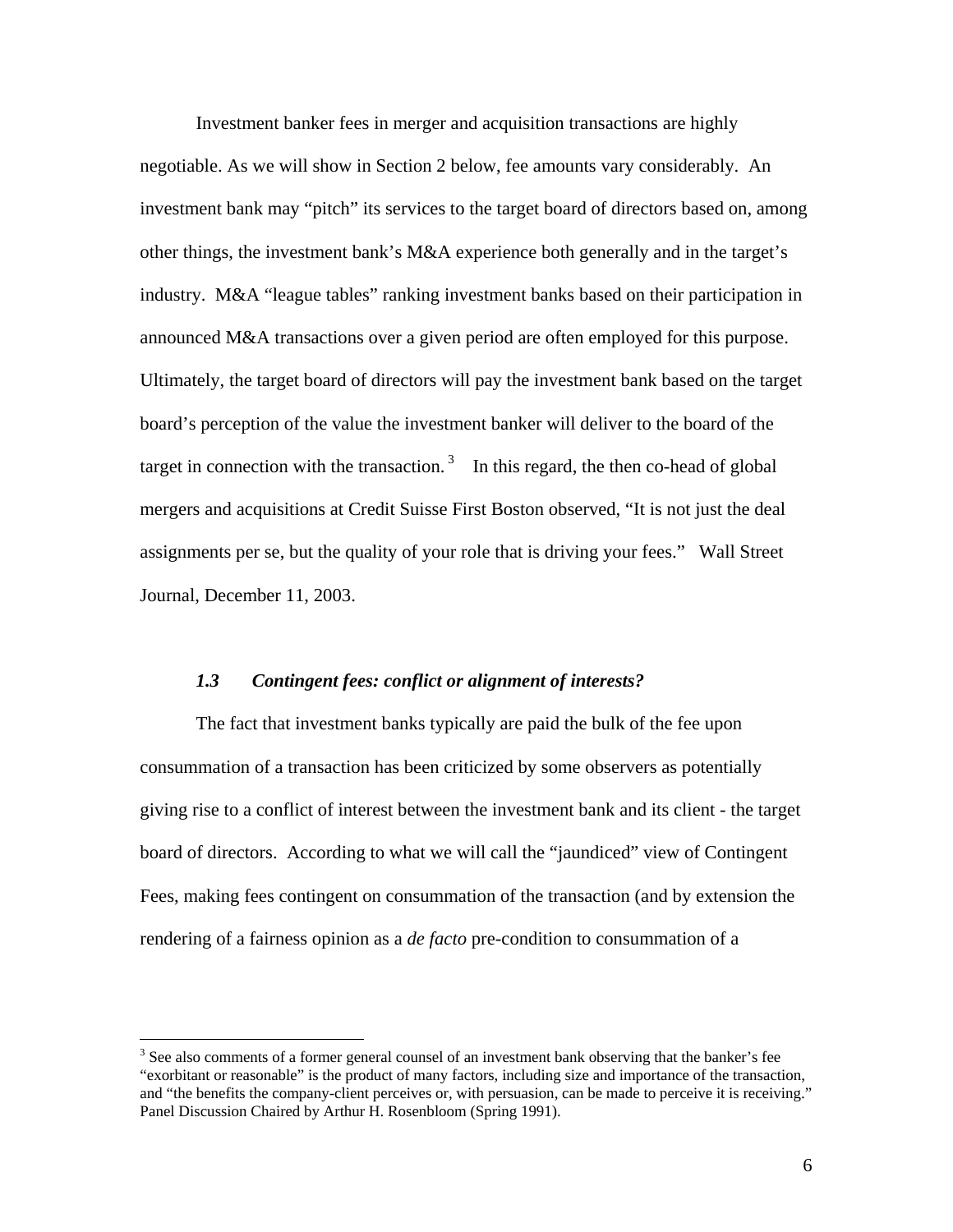transaction) encourages the investment banker to "do what it takes" to opine favorably as to the fairness of the proposed transaction, in order to receive contingent compensation.

In determining whether to address this concern from a regulatory perspective, on November 11, 2004**,** the NASD issued *Notice to Members 04-83-Request for Comment on Whether to Propose New Rule That Would Address Conflicts of Interest When Members Provide Fairness Opinions in Corporate Control Transactions* ("NASD Notice 04-83"). In response to the NASD's request for comment on the proposal, one prominent activist institutional investor observed that the contingent fee structure creates a "very large incentive for an investment bank to find that a transaction is fair regardless of the circumstances, when the bank will receive the bulk of its fee only if the transaction is successful" (Response of California Public Employees' Retirement System (CALPERS), dated February 1, 2005 to NASD Notice 04-83). Another response cast doubt on "how any board of directors can rely on a fairness opinion provided by an investment bank when the lion's share of that bank's fee is contingent on the underlying transaction closing." (Response of American Federation of Labor and Congress of Industrial Organizations ("AFLCIO"), dated January 10, 2005 to NASD Notice 04-83).

Additional causes for concern about the objectivity, and therefore, the utility of fairness opinions have been raised. For example, an investment bank may favorably opine on an otherwise financially inadequate offer based on a desire to please the wouldbe acquiror of the target because the ultimate acquiror of the target will be in a position to offer the target's investment banker additional fee generating transactions. Moreover, the existence of a pre-existing relationship between the would-be acquiror and the target's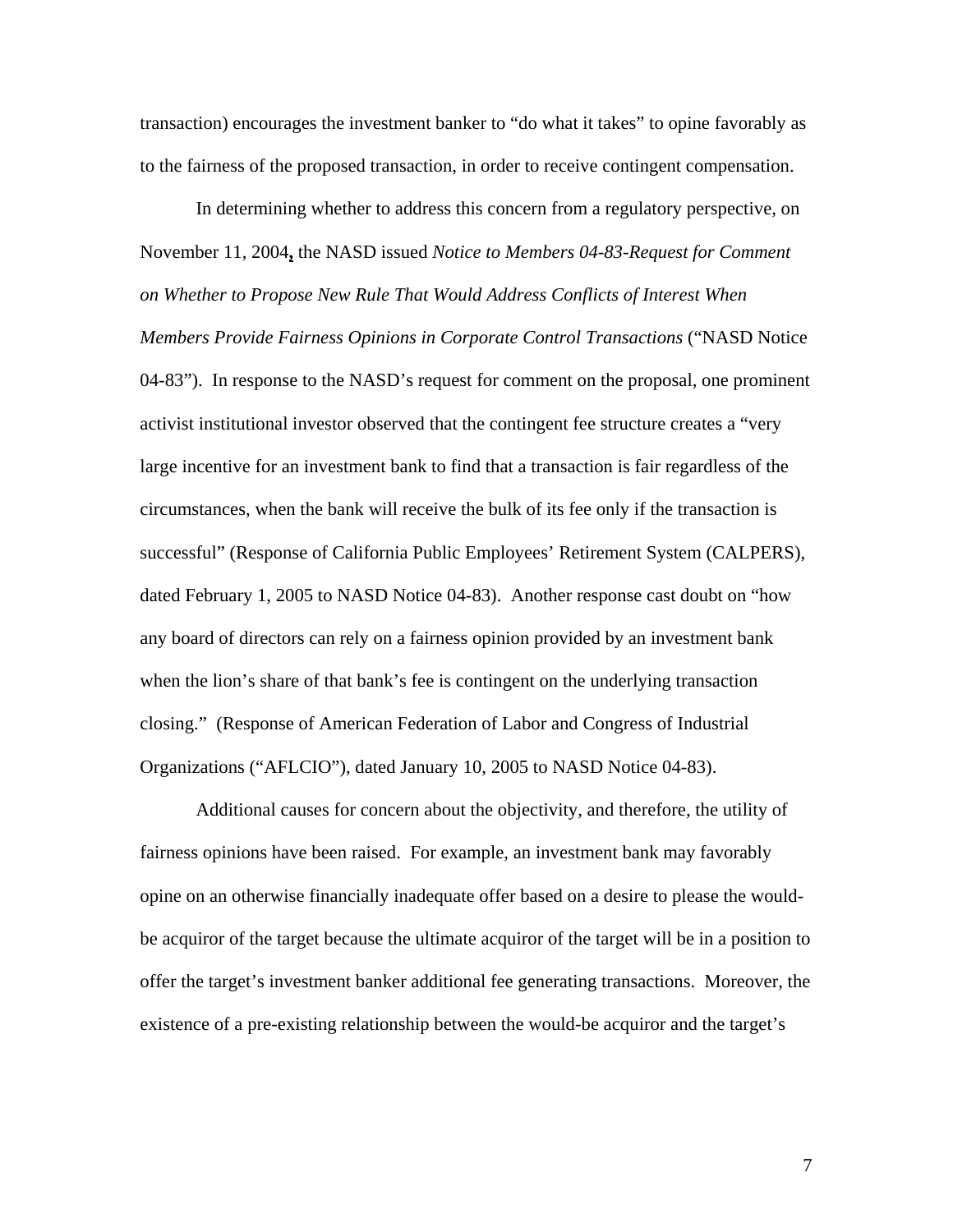investment bank further could serve to cloud the objectivity of the investment bank as it renders its fairness opinion.

Despite the foregoing, there are powerful arguments that weigh against what we have called the "jaundiced" view of fairness opinions. According to the alternative "benign" view, Contingent Fees that are proportional to the value of the acquisition serve to align the incentives of the investment banker with its client since the higher the price paid by the acquiror the higher the fee received by the investment bank. Accordingly, investment banks have an incentive to advise against accepting financially inadequate offers if the investment banks are able to share in the gains produced by accepting higher offers.

Furthermore, the critical positions expressed by CALPERS and the AFLCIO, while commonly echoed by commentators and the popular press, fail to take into account other important practical considerations. First, experience shows that the Contingent Fee structure typically is the preferred structure chosen by target boards of directors, who should seek to align the interests of the investment banker with those of the shareholders (See Response of each of The Association of the Bar of the City of New York (the "ABA"), dated February 1, 2005 and Securities Industry Association, dated February 1, 2005 to NASD Notice 04-83).

Second, investment banks bear reputational and legal risks when offering fairness opinions. An investment bank that routinely opines favorably on an otherwise financially inadequate offer will find it hard to attract future clients, and runs the risk of lawsuits.

Third, an otherwise financially inadequate transaction that collapses under shareholder opposition after the fairness opinion is rendered (generally at the meeting of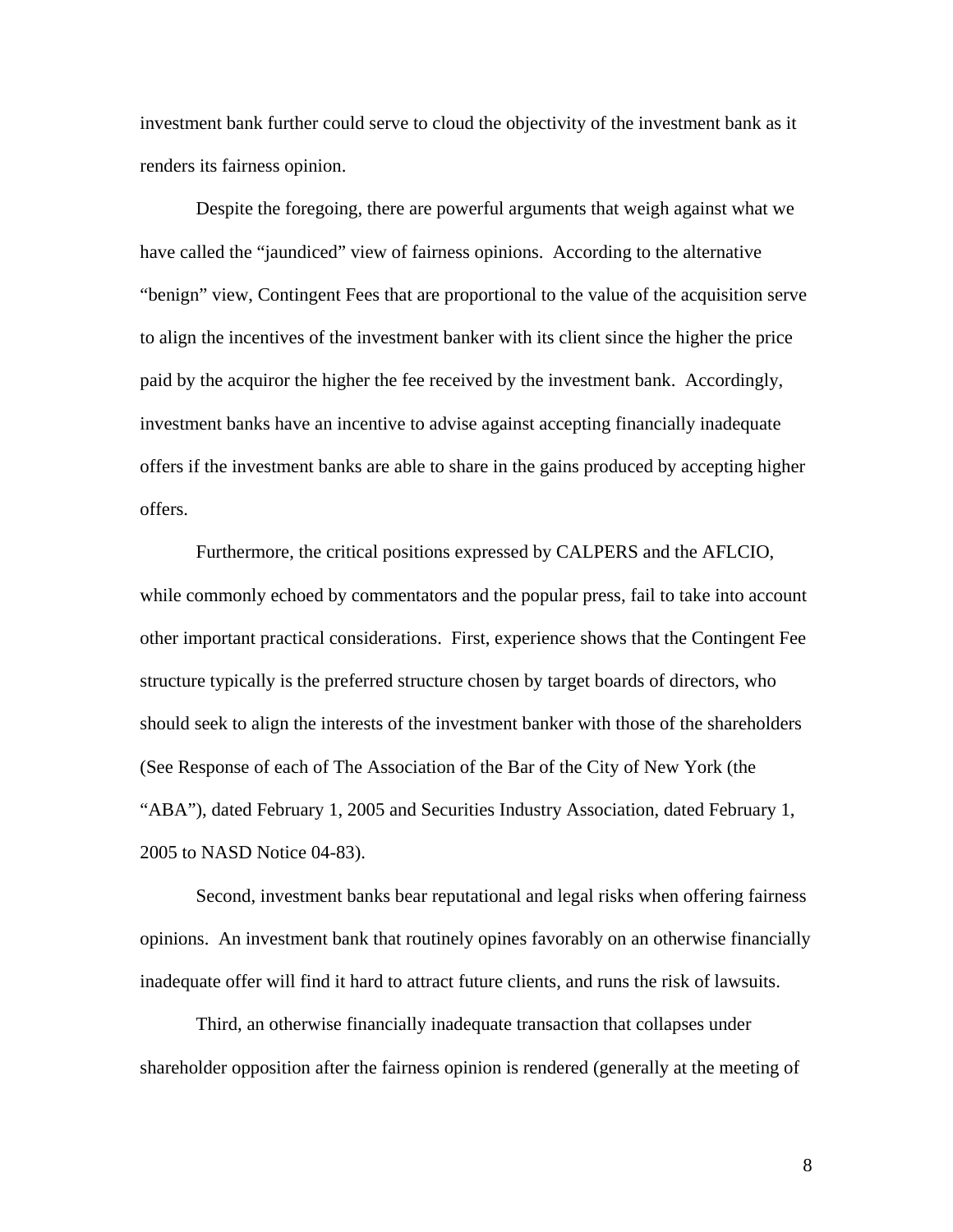the board of directors where the board votes on whether to proceed with the proposed transaction) will generate no contingent fees for the investment banker.

Finally, the fact that the publicly observed fairness opinions are typically favorable ignores the unobservable but real world iterative process involved in rendering a fairness opinion and does not imply that favorable opinions are rendered with that same high frequency. The head of mergers and acquisitions at a major law firm framed the issue plainly stating that "[t]he reason you don't see unfairness opinions is that those deals won't get done." Wall Street Journal, January 24, 2005. In practice, if the banker is having difficulty reaching a favorable conclusion as to the fairness of the transaction from a financial point of view, the banker will alert the board to this fact in advance of the board meeting and "those transactions are typically either renegotiated or abandoned [and] [f]or obvious reasons, this occurs much more frequently than is generally known or apparent." (Response of the ABA, dated February 1, 2005 to NASD Notice 04-83).

#### *1.4 "Testing" the jaundiced and benign views of fairness opinions.*

Our empirical analysis does not purport to construct a full-blown structural model of investment banker fees or target acquisition premia. Instead, we perform simple means comparisons and regression analyses to measure whether patterns of association in the data appear to be more consistent with the implications of the benign or the jaundiced views.

We focus on six categories of empirical implications of the benign and jaundiced views of fairness opinions, as set forth below.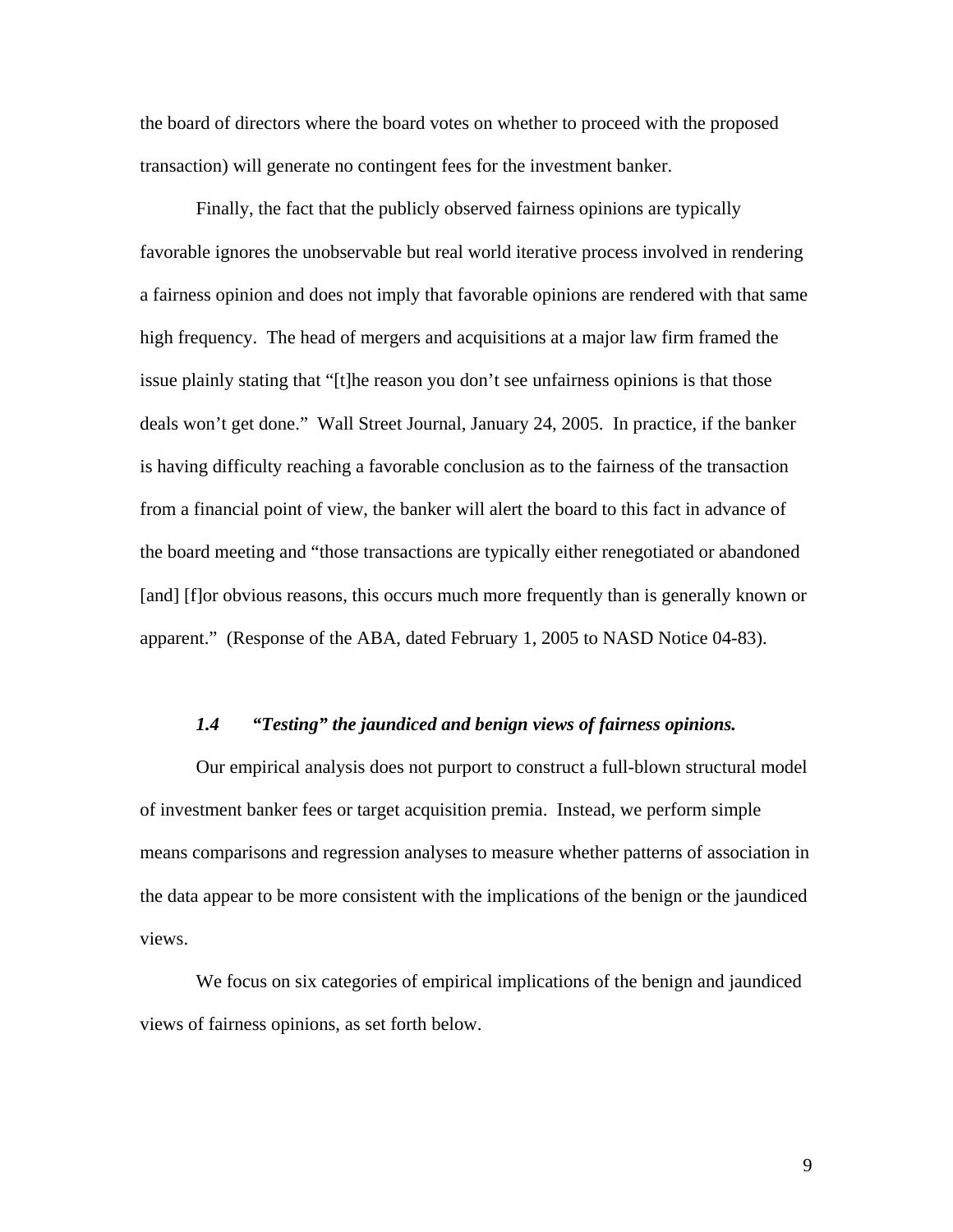First, according to the *benign view, the amount of fees paid to the investment bank should reflect the difficulty of processing information about the target necessary for the bank to form a view as to the valuation of the target and the likelihood of an ultimately successful sale transaction.* Consequently, according to the benign view, investment banker fees should increase with attributes of the firm or the transaction that make it inherently more difficult to make such an assessment of the target. Those informationcost attributes include the (a) timing of the transaction (e.g., targets in industries whose stock performance exceeds the broader market are easier to sell); (b) attributes of the target (e.g., firms perceived by the market to be high risk are harder to value); and (c) prior relationship between the target and the investment bank (e.g., firms well-known to the investment banker are easier to value).

Second, according to the *benign view, transactions that are perceived to be more complicated to complete (involving multiple bidders or an auction process) should command a higher fee.* 

Third, according to the *benign view*, because of the risks borne by investment bankers from Contingent Fees, *the greater the proportion of the fee that is contingent, the greater the amount of the fee.* 

Fourth, according to the *benign view*, *acquisition premia reflect the franchise value of the target*, including both its tangible and intangible assets.

Fifth, according to the *jaundiced view, transactions where a greater proportion of investment banker fees are fixed (as opposed to contingent) should, on average, display higher acquisition premia* (since, according to the jaundiced view, Contingent Fee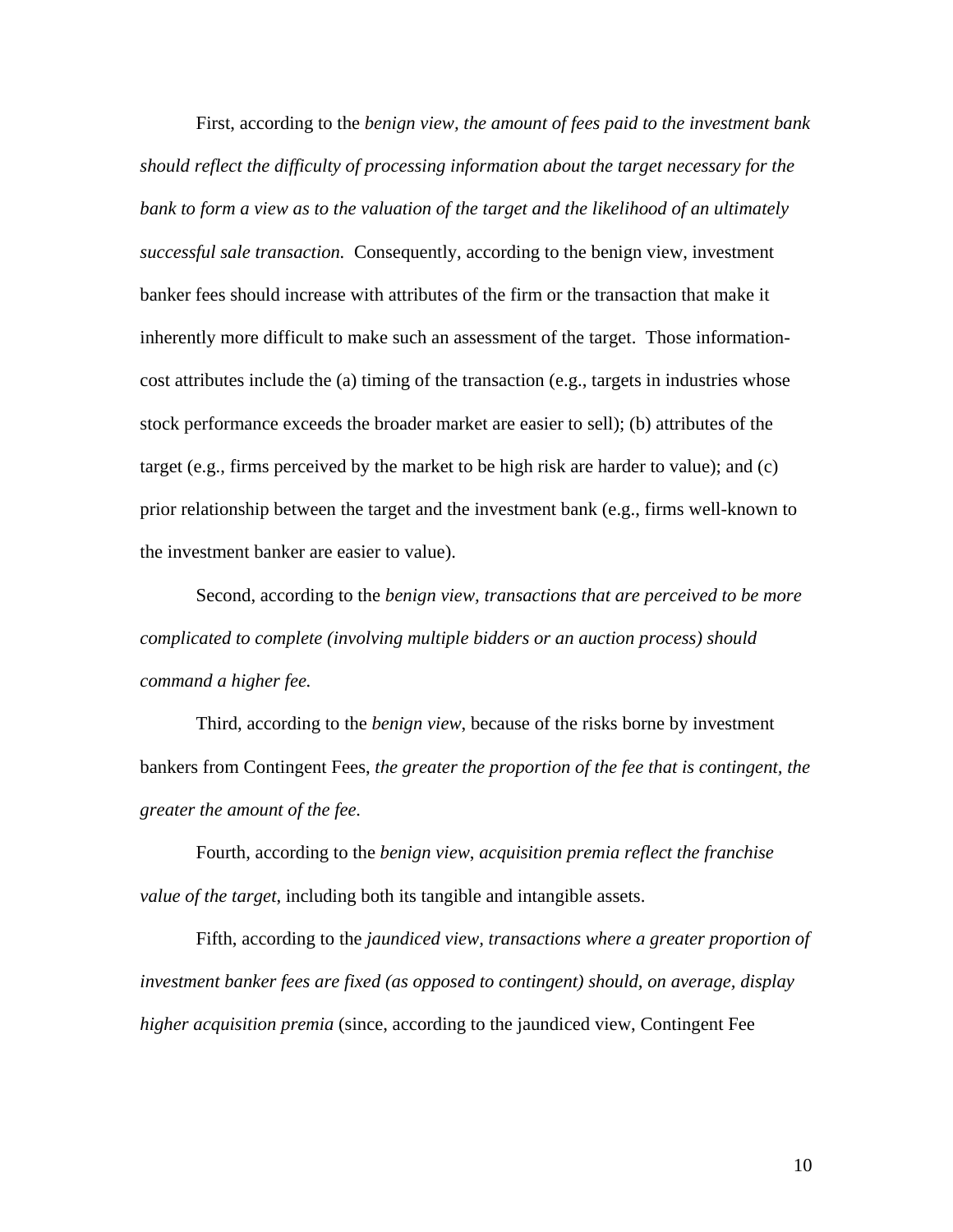structures encourage investment banks to permit otherwise financially inadequate deals to go forward).

Sixth, according to the *jaundiced view, a prior relationship between the investment bank and the acquiror should result in a lower acquisition premium,* holding other factors constant. In contrast, according to the benign view, the acquisition premium should reflect the fundamental attributes of the target and the transaction, not the structure of the investment banker fee or any prior relationship between the investment bank and the acquiror.

 The remainder of our paper explores these six implications of the benign and jaundiced views, first from the perspective of simple differences in means, and second, from the perspective of regression analyses. Section 2 discusses the construction of our dataset, the definitions of the variables employed in our analysis, and summary statistics. Section 3 presents our regression findings. Section 4 concludes.

# **2. Data**

#### *2.1 Sample*

We examine transactions in excess of \$100 million in value, which were announced between 1994 and 2002 and completed, where the consideration was solely cash, and where the acquisition was effected pursuant to a friendly, two-step transaction. We focus on cash transactions because in such situations the evaluation of the consideration received by the target shareholders is clearly known ex ante. In a cash transaction the target shareholders will not share in any of the "upside" of the ultimate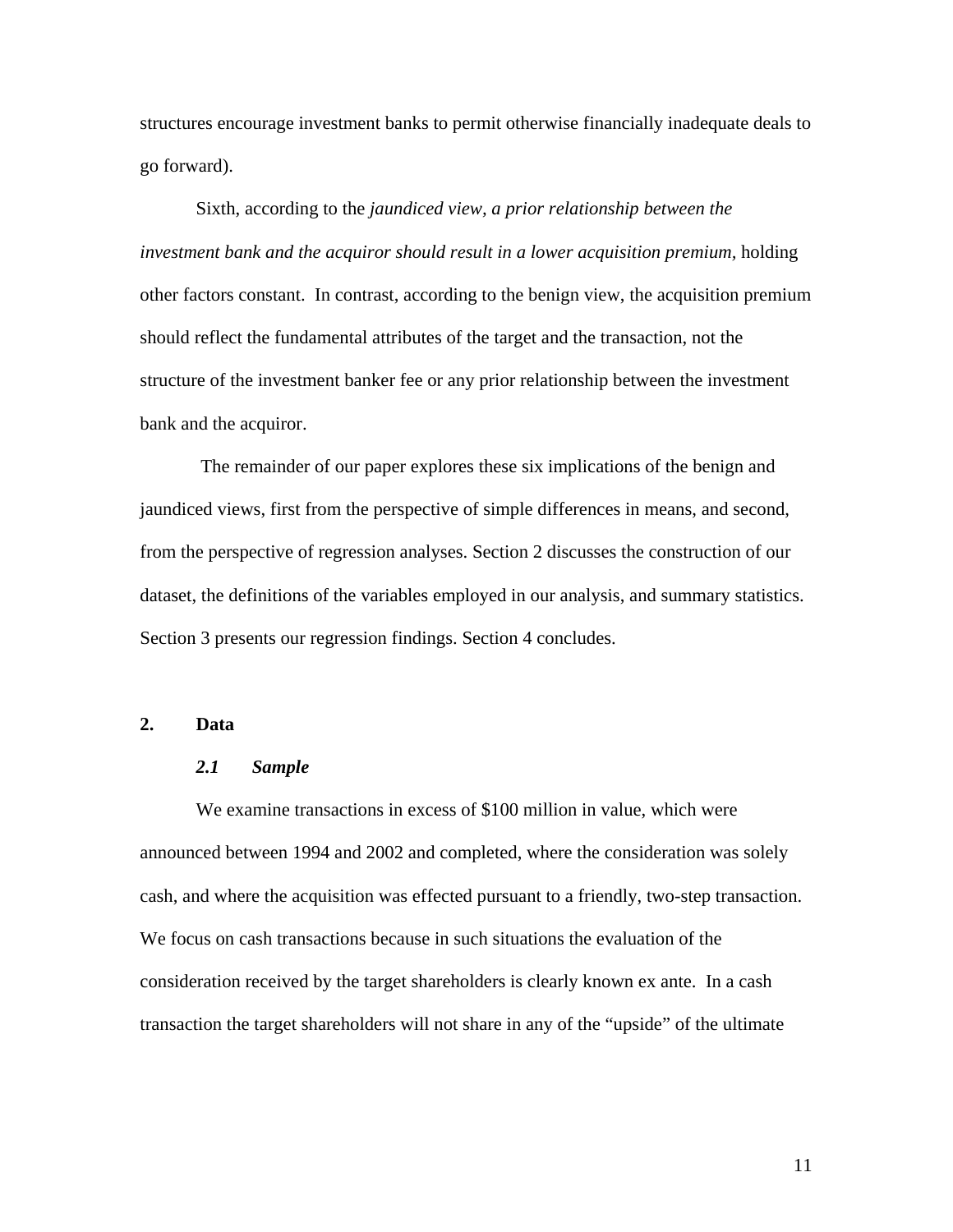merger as could be argued they would in the case where the target shareholders receive stock of the acquiror.

A friendly, two-step transaction is a transaction approved by the target board of directors pursuant to a first-step tender offer (wherein the acquiror tenders for all, or a number of target shares sufficient for the acquiror to effect a subsequent merger of the target into an acquisition subsidiary of the acquiror, whereby the target becomes a wholly owned subsidiary of the acquiror), and a second-step merger between the target and the acquisition subsidiary. We focus on friendly, two-step transactions because that structure generally minimizes the time from announcement to consummation of the transaction. The greater speed of consummation reflects the fact that the acquiror does not need target shareholder approval for the second-step merger. This feature of friendly, two-step transactions obviates to a great extent the potential concern over the "staleness" of an investment banker's fairness opinion at the time the target shareholders tender their shares pursuant to the offer.

 The transactions in the sample were identified based on information set forth in the database of Securities Data Company ("SDC"). To be included in the sample, the transaction needed to satisfy the following criteria:

(1) The transaction was announced between 1994 and 2002 and completed.

(2) The target was a U.S. public company.

(3) The transaction value was in excess of \$100 million.

(4) The consideration paid to the target shareholders pursuant to the tender offer consisted solely of cash and the transaction was effectuated pursuant to a friendly twostep deal.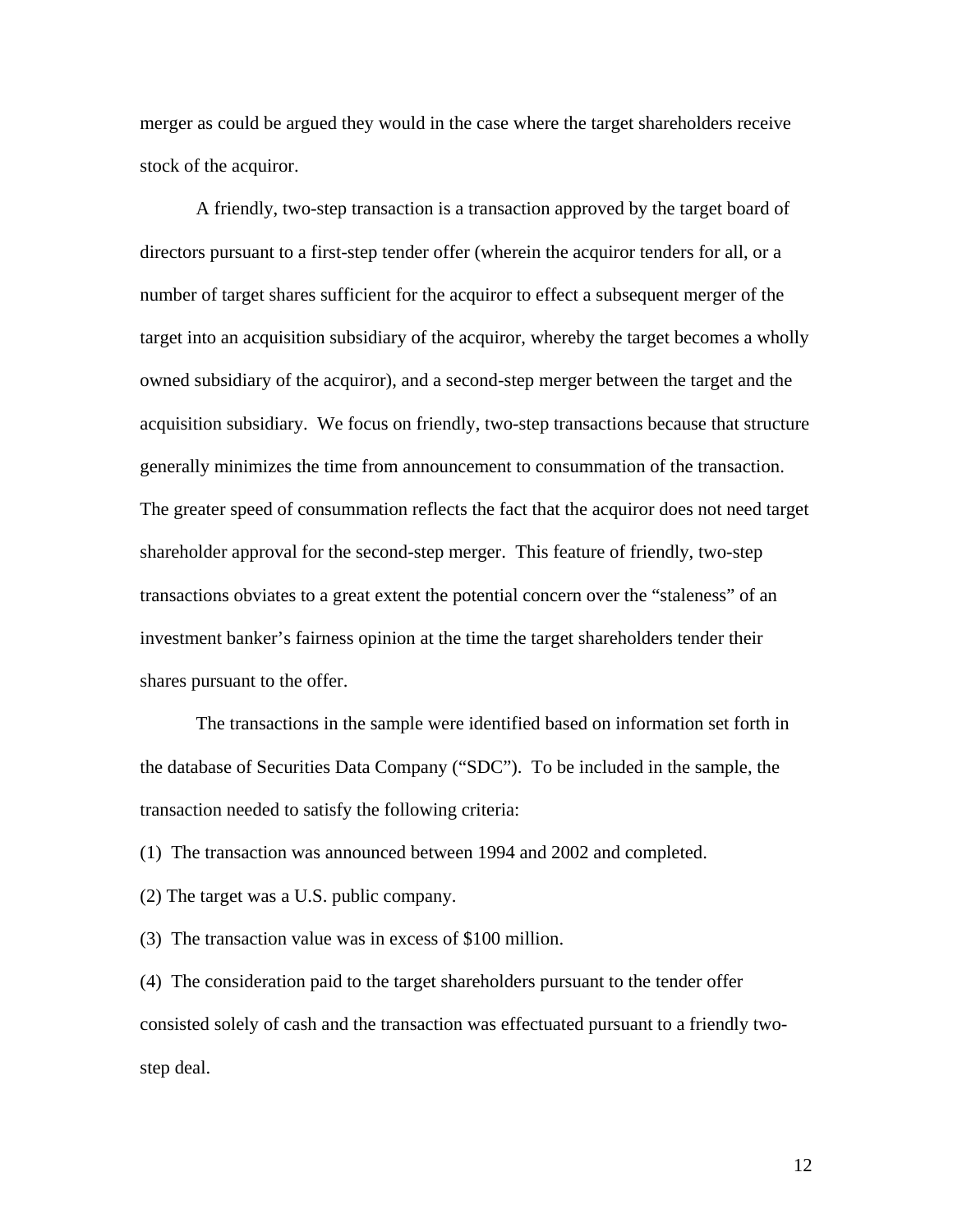(5) The transaction *was not* a (a) "going private transaction" within the meaning of Rule 13e-3 of the Securities Exchange Act of 1934, as amended; (b) management buy-in or management buy-out or (c) leveraged buy-out.

(6) The target company had the following SEC filings available on Edgar: (a) Schedule 14D-9; (b) Schedule 14F and (c) Proxy Statement for the regularly scheduled annual meeting of the target shareholders for the most recent meeting of target shareholders before the consummation of the transaction.

All calculations of the fee payments to the investment banker were based on the fee information reported in Item 5 of the target company's Schedule 14D-9 and SDC data. The acquisition premia for the 170 transaction observations were as reported by SDC and calculated as the per share offer price for the target equity divided by the stock price of the target four weeks prior to the announcement of the transaction minus one.

 Application of the above selection criteria yielded a sample of 170 transactions. For each of the transactions so identified, information on a number of attributes of the transaction was obtained, as described in the Table [2.1]. Table [2.1] also provides the labels for the regressors used in the tables that report summary statistics in the remainder of Section 2, and in the investment bank fee (IBFEE) and acquisition premium (ACQPREM) regression models reported in Section 3.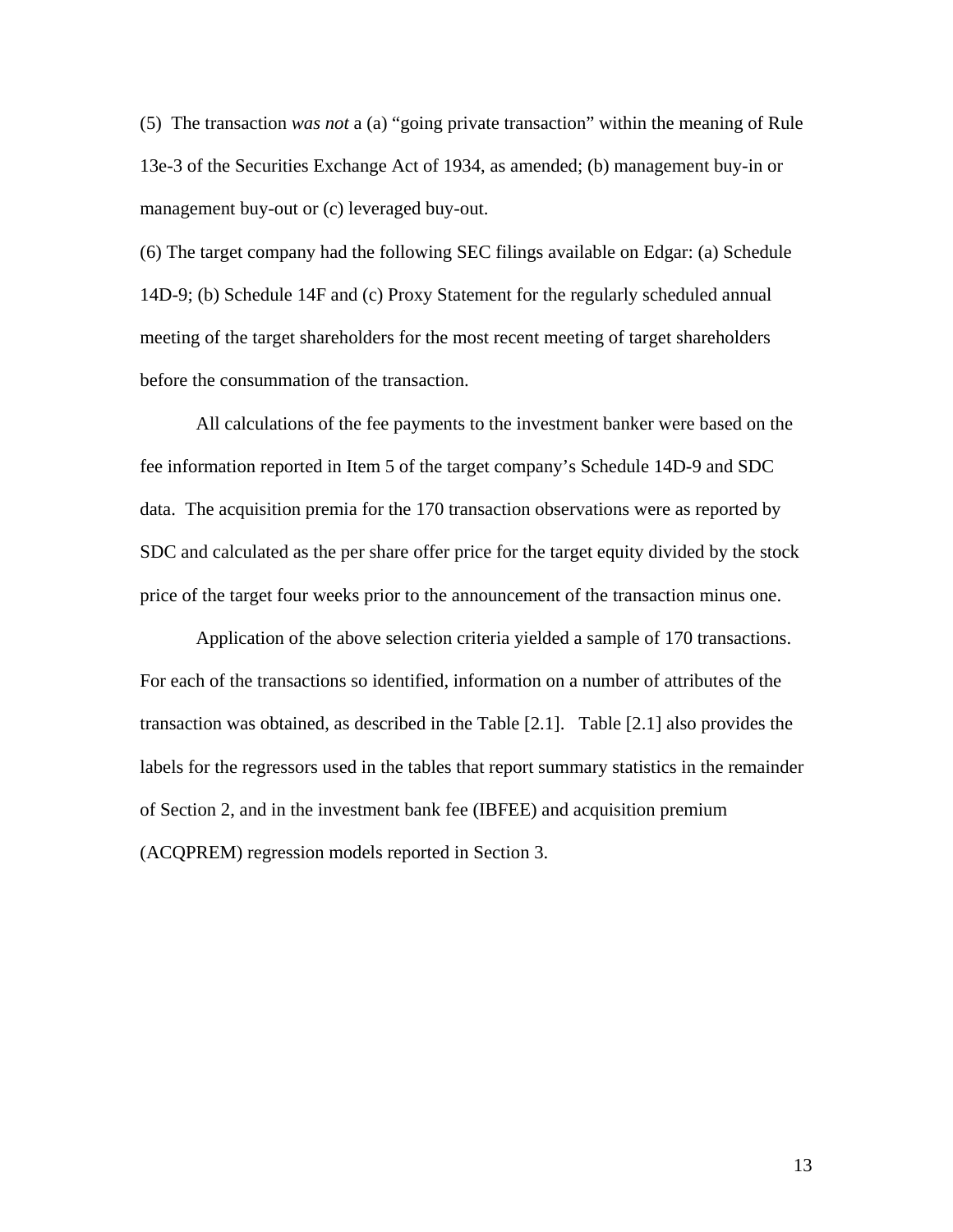#### **Table 2.1: Regressor Definitions**

| <b>Variable</b>                                                                                           | <b>Variable</b><br><b>Designation</b> | <b>Description</b>                                                                                                                                                                                                                                                                                         |
|-----------------------------------------------------------------------------------------------------------|---------------------------------------|------------------------------------------------------------------------------------------------------------------------------------------------------------------------------------------------------------------------------------------------------------------------------------------------------------|
| Acquisition Premium offered by<br><b>Acquiror to Target Shareholders</b>                                  | <b>ACQPREM</b>                        | Per share offer price for target equity divided by the stock price of the<br>target four weeks prior to announcement of transaction minus one.                                                                                                                                                             |
| Fee paid by Target's Board of<br>Directors to Target's Investment<br><b>Banker</b>                        | <b>IBFEE</b>                          | Target investment banker's fee computed as a percent of total<br>transaction value (amount paid for target equity plus assumed liabilities<br>as computed by SDC) based on information in target's Schedule 14D-9<br>and SDC.                                                                              |
| Size of Target                                                                                            | Ln(Size)                              | Natural log of the total assets of the target as reported by SDC.                                                                                                                                                                                                                                          |
| No Solicitation Language in<br><b>Banker Fairness Opinion</b>                                             | NoSolicitation                        | Dummy variable based on text of banker's fairness opinion in Schedule<br>14D-9. Variable takes a value of 1 if the investment bank fairness<br>opinion states banker did not solicit bids; otherwise variable takes a<br>value of 0.                                                                       |
| Nature of Sale Process<br>Preceding Consummation of<br>Transaction                                        | ModeSale                              | Dummy variable based on disclosure in target's Schedule 14D-9.<br>Variable takes a value of 1 if either an auction took place or the target<br>received multiple indications of interest during the course of the<br>transaction; otherwise variable takes a value of 0.                                   |
| M&A Market Share of Target<br><b>Investment Banker</b>                                                    | IB_Rank                               | Target investment banker's three-year average M&A advisor ranking as<br>reported by Investment Dealers Digest for the three-year period prior to<br>the transaction with lower numerical rankings implying a greater M&A<br>market share.                                                                  |
| Volatility of Target Stock Price                                                                          | Vol                                   | Volatility of target stock price returns based on latest twelve months<br>prior to the transaction announcement.                                                                                                                                                                                           |
| Performance of Industry of<br>which Target is a Member                                                    | PeerBroad                             | Most recent indexed performance of target's peer group of stocks<br>divided by indexed performance of a broad index over the same period<br>as set forth in the target's most recent proxy statement or Schedule 14f.                                                                                      |
| Prior Relationship of Target's<br>Investment Banker with ultimate<br><b>Acquiror of Target</b>            | IBOthBus(Acquiror)                    | Dummy variable based on disclosure in target's Schedule 14D-9.<br>Variable takes a value of 1 if target's investment banker had a prior<br>relationship with the acquiror; otherwise variable takes a value of 0.                                                                                          |
| Prior Relationship of Target's<br>Investment Banker with Target                                           | IBOthBus(Target)                      | Dummy variable based on disclosure in target's Schedule 14D-9.<br>Variable takes a value of 1 if target's investment banker had a prior<br>relationship with the target; otherwise variable takes a value of 0.                                                                                            |
| <b>Bonus Payments to Target</b><br>Management in connection with<br><b>Sale Process</b>                   | <b>Bonus</b>                          | Dummy variable based on disclosure in target's Schedule 14D-9 or<br>Schedule 14f. Variable takes a value of 1 if management received a<br>bonus payment (excluding payments pursuant to existing Golden<br>Parachutes) related to consummation of a transaction; otherwise variable<br>takes a value of 0. |
| Contracts Entered into by the<br>Acquiror with Target<br>Management in connection with<br>the Transaction | EmpContr                              | Dummy variable based on disclosure in target's Schedule 14D-9 or<br>Schedule 14f. Variable takes a value of 1 if acquiror entered into an<br>employment contract with target management as part of the transaction;<br>otherwise variable takes a value of 0.                                              |
| Proportion of Leverage in the<br>Target's Capital Structure                                               | Leverage                              | Ratio of debt to total capitalization of the target based on market value<br>of the target's equity four weeks prior to the transaction and implied<br>debt of the target as reported by SDC.                                                                                                              |
| Significant non-Officer/Director<br>Shareholders of Target                                                | Non-O/D w/5%                          | Number of 5% beneficial equity holders of the target who are not<br>officers or directors of the target as disclosed in target's most recent<br>proxy statement or Schedule 14f.                                                                                                                           |
| Officer and Director Equity<br>Ownership of Target                                                        | O/D_Oship                             | Percentage of target equity beneficially owned by target's officers and<br>directors as disclosed in target's most recent proxy statement or<br>Schedule 14f.                                                                                                                                              |
| Target Shareholder support for<br>Transaction                                                             | ShrhAgmt                              | Dummy variable based on disclosure in target's Schedule 14D-9.<br>Variable takes a value of 1 if target shareholders have entered into a<br>voting agreement with acquiror in support of the transaction; otherwise<br>variable takes a value of 0.                                                        |
| Percent of the Target Investment<br>Banker Fee that is Non-<br>contingent                                 | FixedFee_Pct                          | Percentage of the target investment banker's fee that is not contingent<br>on the outcome of the transaction, includes retainer fee plus any fairness<br>opinion fee each as set forth in Schedule 14D-9.                                                                                                  |
| M&A Market Activity Levels                                                                                | MarkAct                               | Level of dollar volume worldwide announced M&A activity for the<br>transaction year divided by corresponding level of M&A activity in<br>1994.                                                                                                                                                             |
| Residual of the Fee Equation                                                                              | IBFee_Res                             | Regression residual from equation 4 in Table [3.2]                                                                                                                                                                                                                                                         |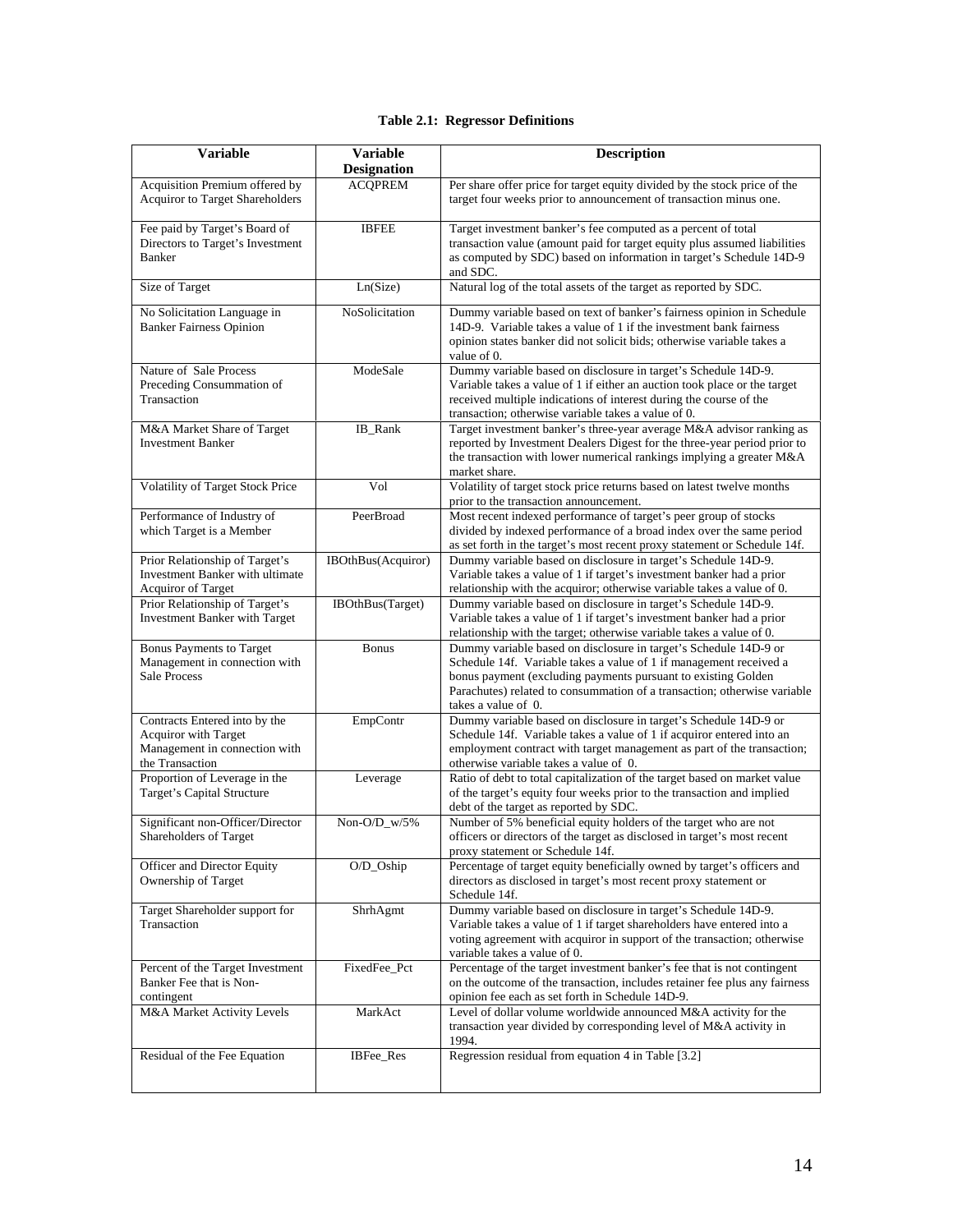## *2.2 Summary statistics*

 We divide the summary statistics into three categories of variables, which are organized by transaction value: (1) information about investment banker fees (IBFEE) and acquisition premia (ACQPREM) are described in Table [2.2a]; (2) target characteristics appear in Table [2.2b]; and (3) transaction characteristics are reported in Table [2.2c].

| Variable/Transaction | Sample            | $$100-$   | $$150-$ | \$200-   | \$300-  | \$500-  | \$1,000   |
|----------------------|-------------------|-----------|---------|----------|---------|---------|-----------|
| Value                | <b>Statistics</b> | \$149     | \$199   | \$299    | \$499   | \$999   | and Above |
| Number of            | 170               | 36        | 29      | 33       | 31      | 19      | 22        |
| observations (N)     |                   |           |         |          |         |         |           |
| Fee Dollar Amount    | \$4.24            | \$1.50    | \$2.22  | \$2.76   | \$3.94  | \$6.44  | \$12.15   |
| $(SMM)$ mean         |                   |           |         |          |         |         |           |
| Min                  | \$0.15            | \$0.15    | \$0.20  | \$1.22   | \$0.55  | \$1.00  | \$4.00    |
| Max                  | \$25.21           | \$3.20    | \$5.30  | \$4.50   | \$8.87  | \$19.30 | \$25.21   |
| <b>Standard Dev</b>  | 4.46              | 0.78      | 1.31    | 0.81     | 2.01    | 3.74    | 6.80      |
| <b>IBFEE</b> mean    | 1.04%             | 1.17%     | 1.27%   | 1.17%    | 0.97%   | 0.88%   | 0.56%     |
| Min                  | 0.12%             | 0.13%     | 0.12%   | 0.59%    | 0.16%   | 0.18%   | 0.18%     |
| Max                  | 2.90%             | 2.47%     | 2.90%   | 2.14%    | 2.00%   | 1.94%   | 1.71%     |
| <b>Standard Dev</b>  | 0.55              | 0.61      | 0.71    | 0.35     | 0.47    | 0.39    | 0.29      |
| <b>ACOPREM</b> mean  | 54.60%            | 49.87%    | 63.10%  | 56.99%   | 56.74%  | 45.30%  | 52.59%    |
| Min                  | $-16.19%$         | $-16.19%$ | 9.89%   | $0.00\%$ | 9.47%   | 4.23%   | 9.38%     |
| Max                  | 336.36%           | 200.00%   | 124.26% | 336.36%  | 264.08% | 101.60% | 117.80%   |
| <b>Standard Dev</b>  | 40.86             | 41.55     | 31.22   | 57.12    | 43.54   | 28.22   | 25.70     |

**Table 2.2a: Target Investment Banker Fee and Acquisition Premia** 

In Table [2.2a], the mean IBFEE is higher for smaller transactions. That finding is consistent with Calomiris and Himmelberg (2004), and others, who find that investment banking fees for securities offerings tend to be higher for smaller, riskier firms, and also reflects a minimum fee charged by investment bankers on any transaction. Inasmuch as in the acquisition context the fee is expressed as a percentage of transaction value, higher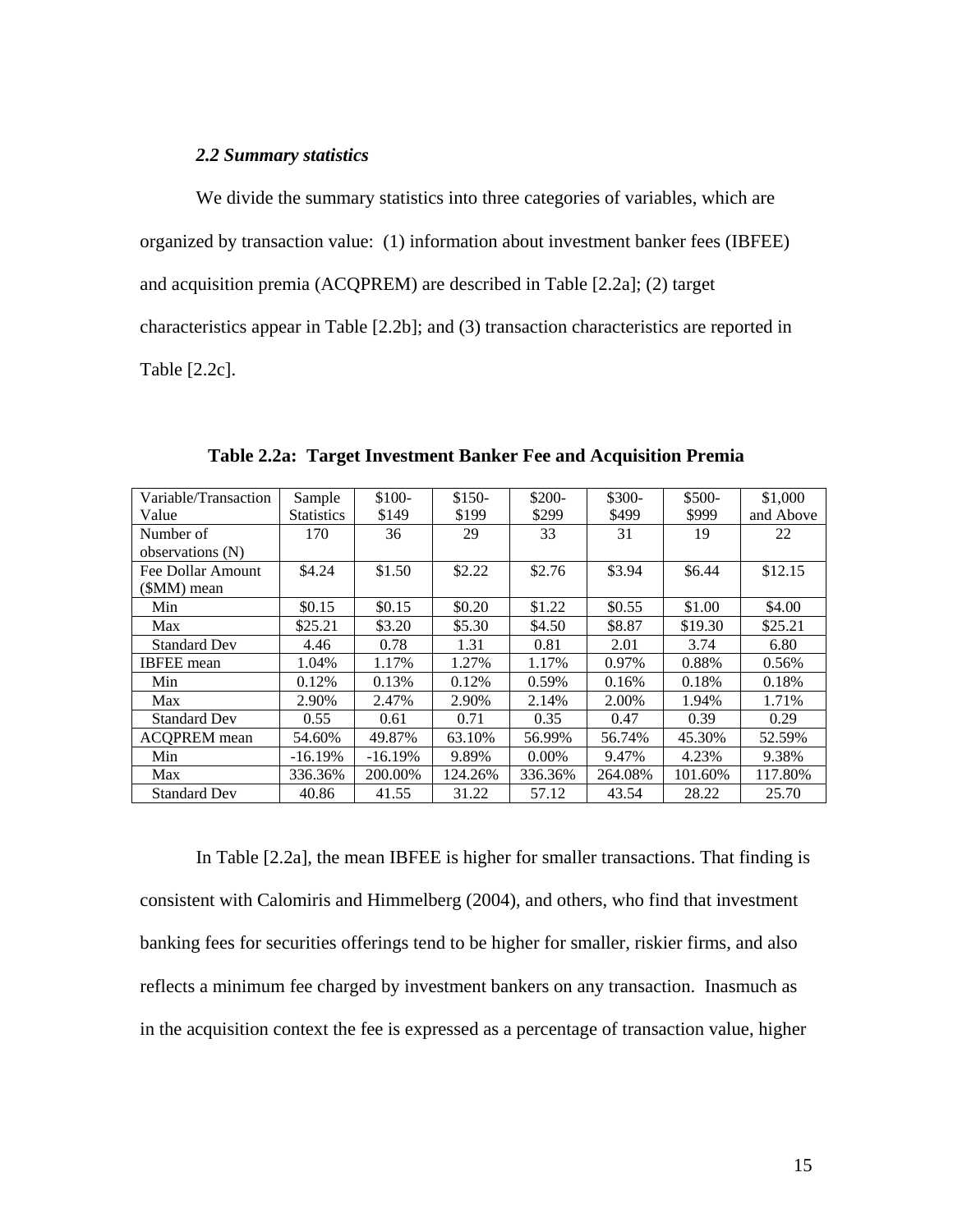Fee Dollar Amount increases with transaction size. While the mean ACQPREM varies by target category, its standard deviation is much lower for the largest target categories.

Table [2.2b] shows that the largest transactions understandably involve the largest firms, and that the volatility of stock price returns tends to be lower for the largest firms. Large firms also tend to show fewer transactions where block shareholders other than officers and directors own large stakes in the firm, a fact that reflects the higher costs of foregoing diversification when holding a substantial share of a large firm. Across most categories of transaction value targets tended to be in industries whose stocks generally performed at least as well as the broader market, with the smallest firms exhibiting the lowest standard deviation.

| Variable/Transaction | Sample            | \$100-           | $$150-$        | \$200-         | \$300-           | \$500-         | \$1,000 and    |
|----------------------|-------------------|------------------|----------------|----------------|------------------|----------------|----------------|
| Value                | <b>Statistics</b> | \$149            | \$199          | \$299          | \$499            | \$999          | Above          |
| Number of            | 170               | 36               | 29             | 33             | 31               | 19             | 22             |
| observations (N)     |                   |                  |                |                |                  |                |                |
| Size (\$MM) mean     | \$320.42          | \$89.40          | \$122.06       | \$168.91       | \$236.71         | \$490.94       | \$1,157.88     |
| Min                  | \$7.30            | \$7.30           | \$40.50        | \$32.40        | \$15.10          | \$45.50        | \$176.00       |
| Max                  | \$3,060.40        | \$268.90         | \$362.40       | \$1,050.10     | \$1,078.00       | \$1,999.20     | \$3,060.40     |
| <b>Standard Dev</b>  | 505.36            | 52.45            | 74.87          | 175.95         | 235.65           | 483.28         | 873.63         |
| Vol mean             | 0.64              | 0.64             | 0.69           | 0.64           | 0.67             | 0.58           | 0.60           |
| Min                  | 0.17              | 0.29             | 0.27           | 0.31           | 0.20             | 0.17           | 0.19           |
| Max                  | 1.63              | 1.42             | 1.46           | 1.33           | 1.63             | 1.20           | 1.50           |
| <b>Standard Dev</b>  | 0.26              | 0.23             | 0.30           | 0.22           | 0.28             | 0.25           | 0.30           |
| Leverage mean        | 0.13              | 0.13             | 0.13           | 0.11           | 0.12             | 0.16           | 0.14           |
| Min                  | 0.00              | 0.00             | 0.00           | 0.00           | 0.00             | 0.00           | 0.00           |
| Max                  | 0.92              | 0.65             | 0.49           | 0.92           | 0.60             | 0.76           | 0.65           |
| <b>Standard Dev</b>  | 0.18              | 0.16             | 0.15           | 0.19           | 0.19             | 0.21           | 0.17           |
| PeerBroad mean       | 0.99              | 0.90             | 0.94           | 0.91           | 1.10             | 0.85           | 1.27           |
| Min                  | 0.13              | 0.33             | 0.13           | 0.29           | 0.49             | 0.23           | 0.46           |
| Max                  | 3.04              | 2.51             | 2.07           | 1.85           | 3.04             | 1.44           | 2.90           |
| <b>Standard Dev</b>  | 0.49              | 0.42             | 0.43           | 0.40           | 0.55             | 0.35           | 0.71           |
| Non-O/D _w/5% mean   | 2.49              | 3.25             | 2.79           | 2.33           | 2.06             | 2.05           | 2.05           |
| Min                  | $\theta$          | $\boldsymbol{0}$ | $\Omega$       | $\Omega$       | $\boldsymbol{0}$ | $\overline{0}$ | $\overline{0}$ |
| Max                  | $\overline{7}$    | 6                | $\overline{7}$ | $\overline{7}$ | $\overline{4}$   | $\overline{4}$ | $\overline{5}$ |
| <b>Standard Dev</b>  | 1.57              | 1.59             | 1.72           | 1.63           | 1.39             | 1.18           | 1.40           |
| O/D_Oship mean       | 19.28%            | 25.44%           | 20.30%         | 19.39%         | 22.40%           | 13.20%         | 8.51%          |
| Min                  | 0.00%             | 1.10%            | 1.10%          | $0.00\%$       | 1.20%            | 2.60%          | 1.00%          |
| Max                  | 81.70%            | 79.80%           | 73.30%         | 60.50%         | 81.70%           | 37.57%         | 40.86%         |
| <b>Standard Dev</b>  | 17.86             | 19.58            | 17.22          | 17.20          | 22.19            | 9.13           | 8.49           |

**Table 2.2b: Target Characteristics**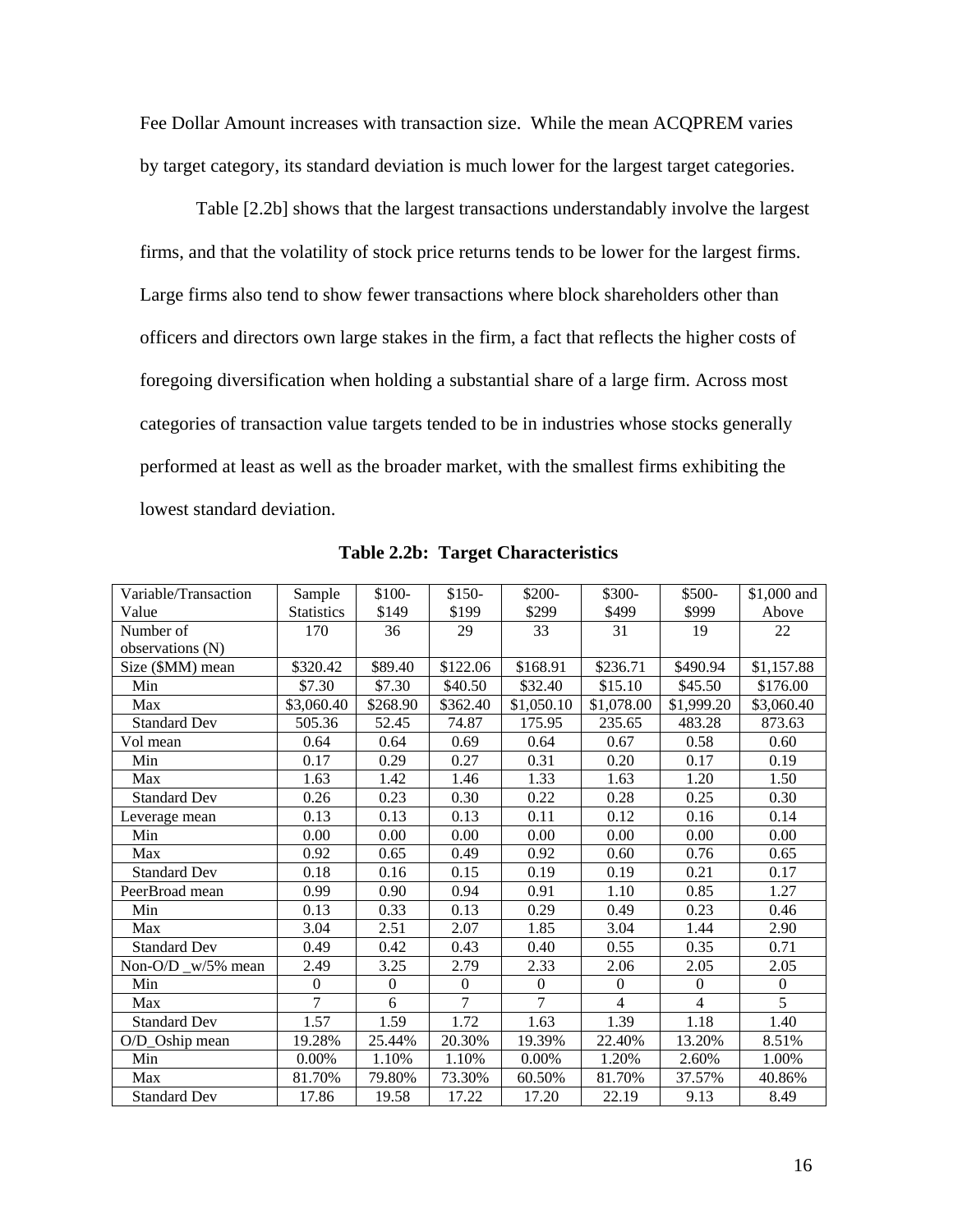Table [2.2c] reports transaction characteristics of targets. In 102 of the 170 observations, either an auction was employed or multiple indications of interest were received (ModeSale=1). Clearly, in many cases there are multiple potential bidders for a target. That fact is significant for our analysis since, as discussed in Section 1, the potential for more than one bidder gives the investment banker receiving a Contingent Fee a greater incentive not to render a fairness opinion with respect to an otherwise financially inadequate offer. In 31 of the 170 transactions, the opinion of the investment bank indicated that the investment bank did not solicit additional bids (NoSolicitation=1).

| Variable/Sample            | $N=1$ | $N=0$ | Mean           | Mean           | Standard     | Standard     |
|----------------------------|-------|-------|----------------|----------------|--------------|--------------|
| <b>Statistics</b>          |       |       | <b>ACQPREM</b> | <b>ACQPREM</b> | Deviation    | Deviation    |
|                            |       |       | $N=1$          | $N=0$          | $N=1/(SE)$   | $N=0/(SE)$   |
| ModeSale                   | 102   | 68    | 55.04%         | 53.94%         | 47.86/(4.74) | 27.54/(3.34) |
| NoSolicitation             | 31    | 139   | 53.17%         | 54.92%         | 27.71/(4.98) | 43.33/(3.68) |
| <b>IBOthBus</b> (Acquiror) | 30    | 140   | 53.42%         | 54.85%         | 29.96/(5.47) | 42.92/(3.63) |
| <b>IBOthBus(Target)</b>    | 28    | 142   | 58.03%         | 53.93%         | 26.83/(5.07) | 43.14/(3.62) |
| <b>Bonus</b>               | 24    | 146   | 57.21%         | 54.17%         | 21.41/(4.37) | 43.27/(3.58) |
| EmpContr                   | 80    | 90    | 61.14%         | 48.80%         | 50.29/(5.62) | 29.21/(3.08) |
| ShrhAgmt                   | 105   | 65    | 57.95%         | 49.20%         | 42.14/(4.11) | 38.42/(4.77) |
| FixedFee_Pct               | 53    | 65    | 50.54%         | 58.86%         | 51.80/(7.12) | 37.46/(4.65) |
| Fixed Pct ExAnte           | 53    | 65    | 55.66%         | 58.86%         | 51.65/(7.10) | 37.46/(4.65) |

|  |  | <b>Table 2.2c: Transaction Characteristics</b> |
|--|--|------------------------------------------------|
|--|--|------------------------------------------------|

| Variable/Transaction<br>Value | Sample<br><b>Statistics</b> | $$100-$<br>\$149 | \$150-\$199 | \$200-\$299 | \$300-\$499 | \$500-\$999 | \$1,000<br>and |
|-------------------------------|-----------------------------|------------------|-------------|-------------|-------------|-------------|----------------|
|                               |                             |                  |             |             |             |             | Above          |
| Number of                     | 170                         | 36               | 29          | 33          | 31          | 19          | 22             |
| observations (N)              |                             |                  |             |             |             |             |                |
| IB Rank mean                  | 11.96                       | 14.86            | 14.28       | 12.23       | 12.58       | 10.34       | 4.27           |
| Min                           | 1.00                        | 1.33             | 1.33        | 1.33        | 1.00        | 1.33        | 1.33           |
| Max                           | 20.00                       | 20.00            | 20.00       | 20.00       | 20.00       | 20.00       | 15.67          |
| <b>Standard Dev</b>           | 7.45                        | 6.93             | 7.16        | 7.41        | 7.09        | 6.85        | 4.07           |

Notes: N=1 indicates transaction observations possessing characteristic noted and N=0 indicates transaction observations lacking characteristic noted. In the case of FixedFee\_Pct and Fixed\_Pct\_ExAnte, N=1 is the 53 observations with the highest FixedFee\_Pct and N=0 is the 65 observations with zero fixed fees**.** Fixed\_Pct\_ExAnte is calculated as the ratio of the fixed part of investment bank's fee relative to the total fee, assuming that the acquisition value equals the pre-acquisition value of the target plus the sample average acquisition premium.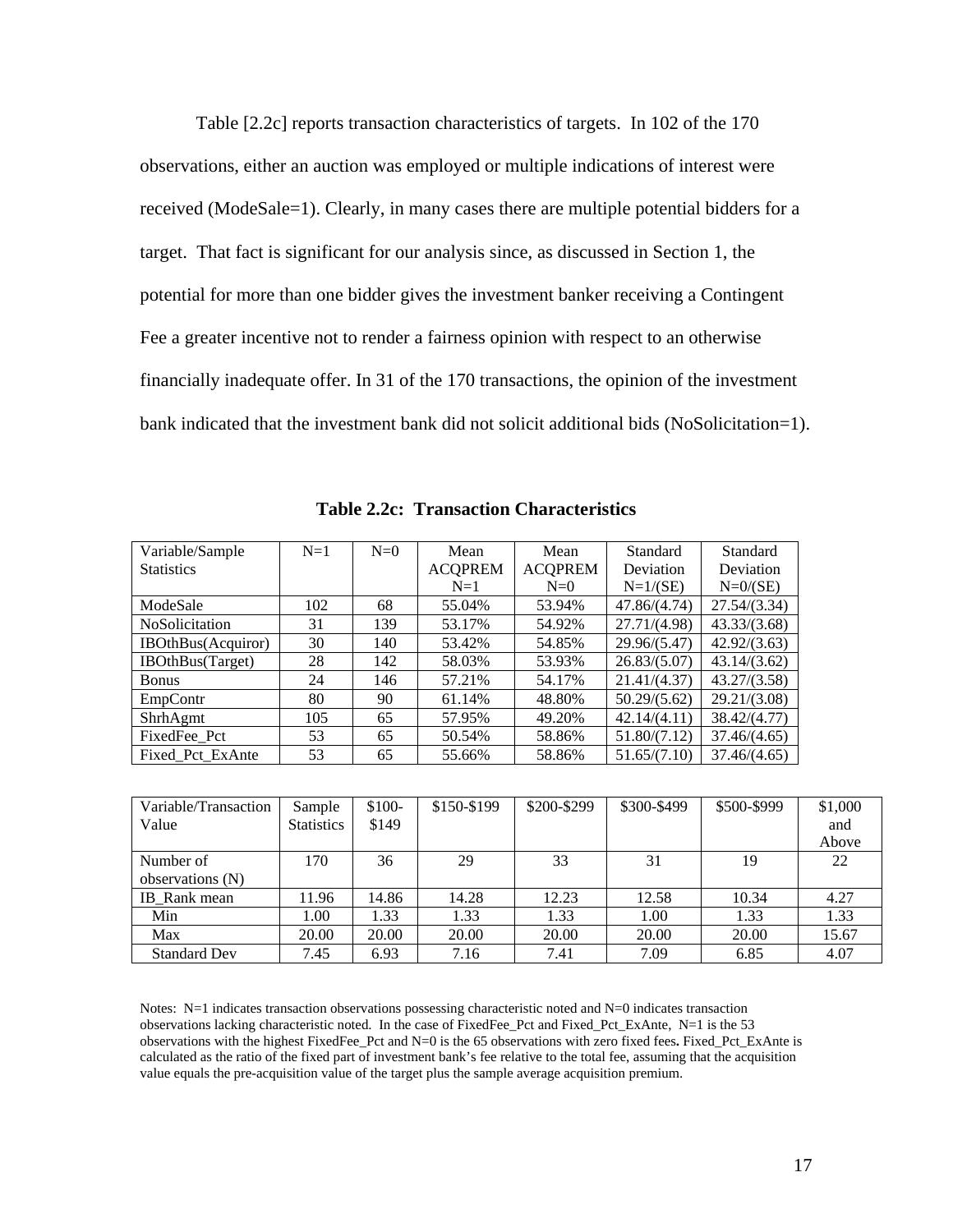Some deal attributes are associated with economically large differences in mean acquisition premia shown in Table [2.2c.], but only one of these differences is highly significant statistically. Transactions in which target managers entered into an employment contract with the acquiror in connection with the transaction display higher acquisition premia (61.14% compared with 48.80%). This mean difference is statistically significant at the 2.8% level (for a one-tailed test). In contrast, differences in mean acquisition premia in transactions in which target managers received a bonus payment from the target company (other than golden parachute payments) related to successful consummation of transaction are neither economically large (57.21% compared with 54.17%) nor statistically significant. Greater target shareholder support as evidenced by the existence of a shareholder agreement is associated with a higher acquisition premium (57.95% compared with 49.20%), but this mean difference is less statistically significant (at the 8.3% level for a one-tailed test).

The FixedFee\_Pct variable is defined as the percentage of the target investment banker's fee that is not contingent on the outcome of the transaction. Details regarding the distribution of this variable appear in Table [2.2d], which divides the sample (roughly) into three terciles according to the degree of fixity of the fee (65 firms with no fixity, and the remaining 105 firms divided into 52 middling-fixity firms and 53 highfixity firms). Transactions in the upper tercile of the fixity of investment banker fees (the top 53 firms measured according to FixedFee\_Percent) tend to show lower acquisition premia, but this difference relative to the mean for firms with zero fixity is not statistically significant. Differences in mean acquisition premia related to prior relationships between the investment bank and the target or acquiror are not statistically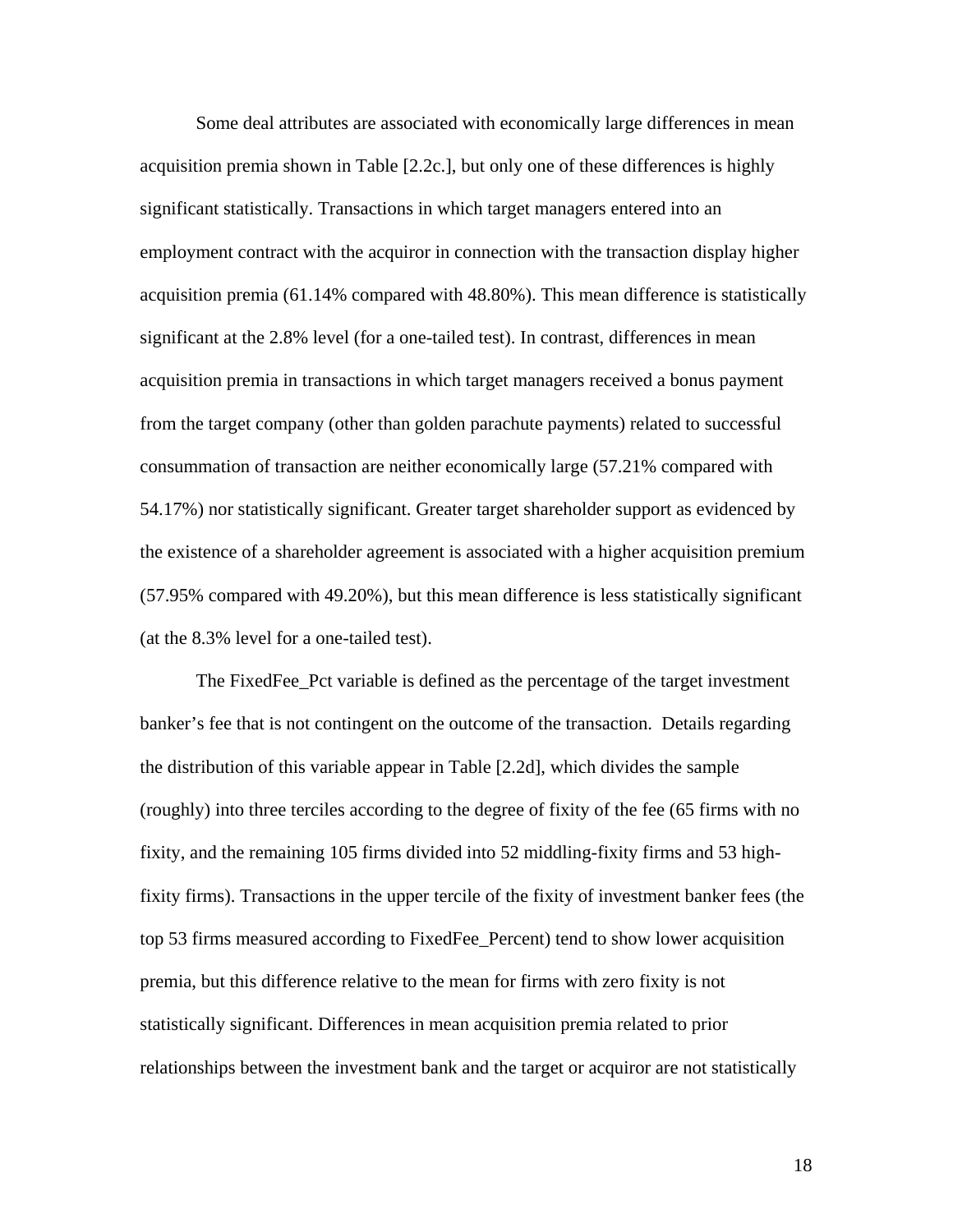significant and in the case of the existence of a prior relationship with the acquiror the mean acquisition premium difference is less than 2.0%.

The statistically insignificant mean difference for FixedFee\_Percent is opposite in sign to the difference implied by the jaundiced view, and we can think of no explanation for this observed difference. When we redefine the FixedFee\_Percent variable using an ex ante measure (i.e., Fixed\_Pct\_ExAnte, which removes the effect of unanticipatedly high acquisition premia on the measured ratio), the difference in the means is substantially reduced.<sup>4</sup> That finding indicates that the statistically insignificant difference in acquisition premia for deals with different FixedFee\_Percent reported in Table [2.2c] may reflect correlation by construction, given that the denominator of the FixedFee\_Percent variable is a positive function of the acquisition premium.

The simple differences in means shown in Table [2.2c] do not control for other attributes of targets or transactions (something we explore in the regression analysis in Section 3), and they are not necessarily indicative of causal relationships. Nevertheless, despite these limitations, the facts about mean differences suggest two important things: (a) on average, greater fixity in investment banker fees is not associated with higher acquisition premia (contrary to the jaundiced view), and (b) there are interesting patterns of association relating transactions and target characteristics to IBFEE and ACQPREM. Section 3 explores those patterns of association in the context of simple regression analyses.

 $\overline{a}$ 

<sup>&</sup>lt;sup>4</sup> Fixed\_Pct\_ExAnte is calculated as the ratio of the fixed part of investment bank's fee relative to the total fee, assuming that the acquisition value equals the pre-acquisition value of the target plus the sample average acquisition premium. Details on the distribution of Fixed\_Pct\_ExAnte are provided in Table [2.2e].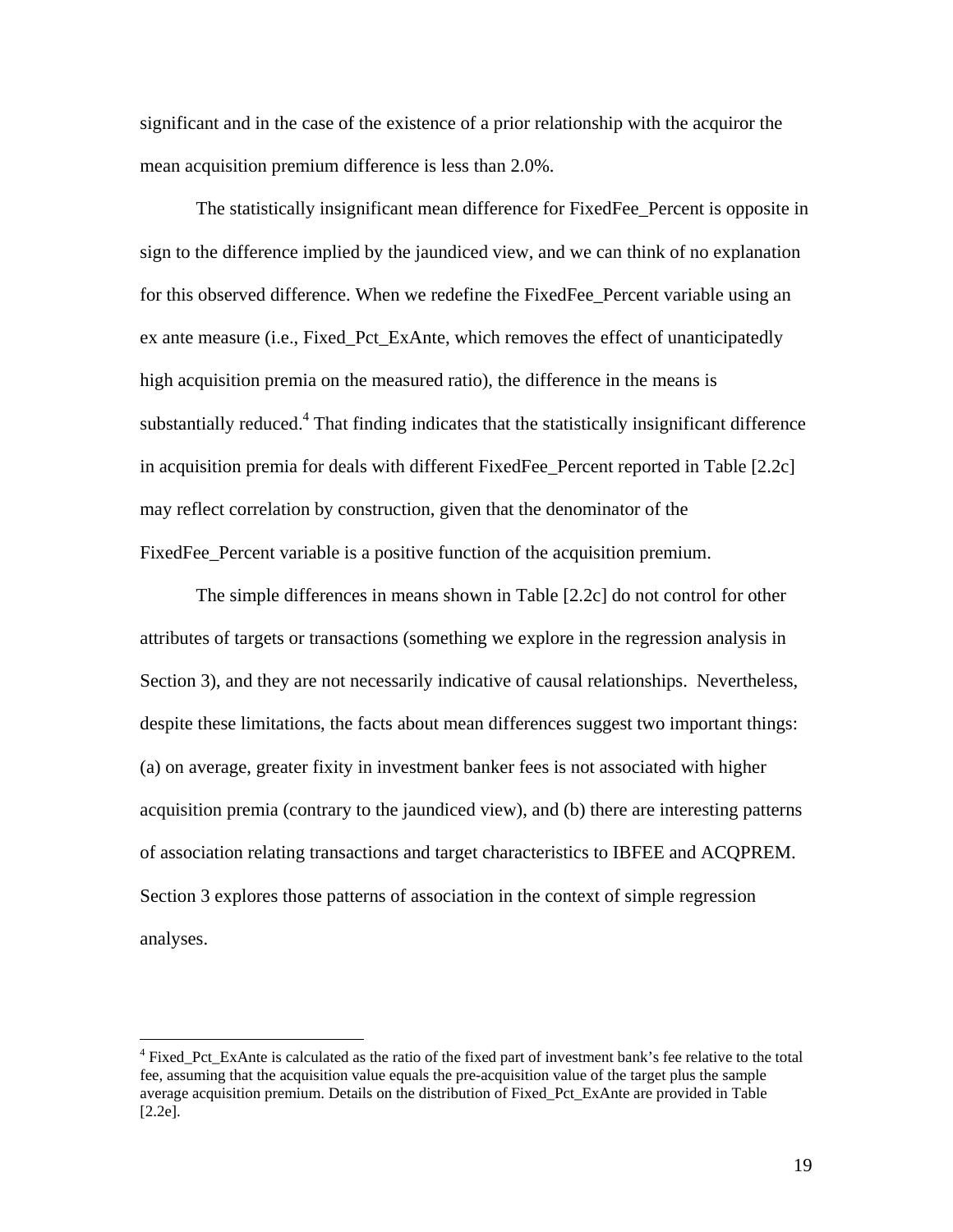| Variable/FixedFee Pct           | Entire     | Low          | Mid          | High         |
|---------------------------------|------------|--------------|--------------|--------------|
|                                 | Sample     | FixedFee Pct | FixedFee Pct | FixedFee Pct |
|                                 |            |              |              |              |
| Number of Deals                 | 170        | 65           | 52           | 53           |
| $Retainer + Opn$ Fee<br>mean    | 15.75%     | 0.00%        | 8.77%        | 41.90%       |
| <b>Total Fee</b>                |            |              |              |              |
| Min                             | $0.00\%$   | $0.00\%$     | 0.68%        | 17.24%       |
| Max                             | 100.00%    | $0.00\%$     | 17.05%       | 100.00%      |
| <b>Standard Dev</b>             | 0.24       | 0.00         | 0.05         | 0.28         |
| <b>FixedFee Fee Dollar</b>      | \$0.36     | \$0.00       | \$0.36       | \$0.79       |
| Amount (\$MM) mean              |            |              |              |              |
| Min                             | \$0.00     | \$0.00       | \$0.04       | \$0.08       |
| Max                             | \$4.00     | \$0.00       | \$2.50       | \$4.00       |
| <b>Standard Dev</b>             | 0.59       | 0.00         | 0.38         | 0.81         |
| <b>Total Fees Dollar Amount</b> | \$4.24     | \$5.05       | \$4.83       | \$2.69       |
| (\$MM) mean                     |            |              |              |              |
| Min                             | \$0.15     | \$0.25       | \$0.88       | \$0.15       |
| Max                             | \$25.21    | \$25.21      | \$21.00      | \$23.00      |
| <b>Standard Dev</b>             | 4.46       | 4.86         | 4.42         | 3.58         |
| Average Deal Size (\$MM)        | \$553.33   | \$666.22     | \$524.98     | \$442.69     |
| Min                             | \$100.04   | \$119.88     | \$105.22     | \$100.04     |
| Max                             | \$5,602.99 | \$5,602.99   | \$3,840.94   | \$4,062.68   |
| <b>Standard Dev</b>             | 818.74     | 969.11       | 722.20       | 694.21       |
| <b>ACQPREM</b> mean             | 54.60%     | 58.86%       | 53.42%       | 50.54%       |
| Min                             | $-16.19%$  | $-16.19%$    | $-13.92%$    | $-6.80%$     |
| Max                             | 336.36%    | 264.08%      | 117.80%      | 336.36%      |
| <b>Standard Dev</b>             | 40.86      | 37.46        | 31.53        | 51.80        |

# **Table [2.2d]: Investment Banker Fee Structure**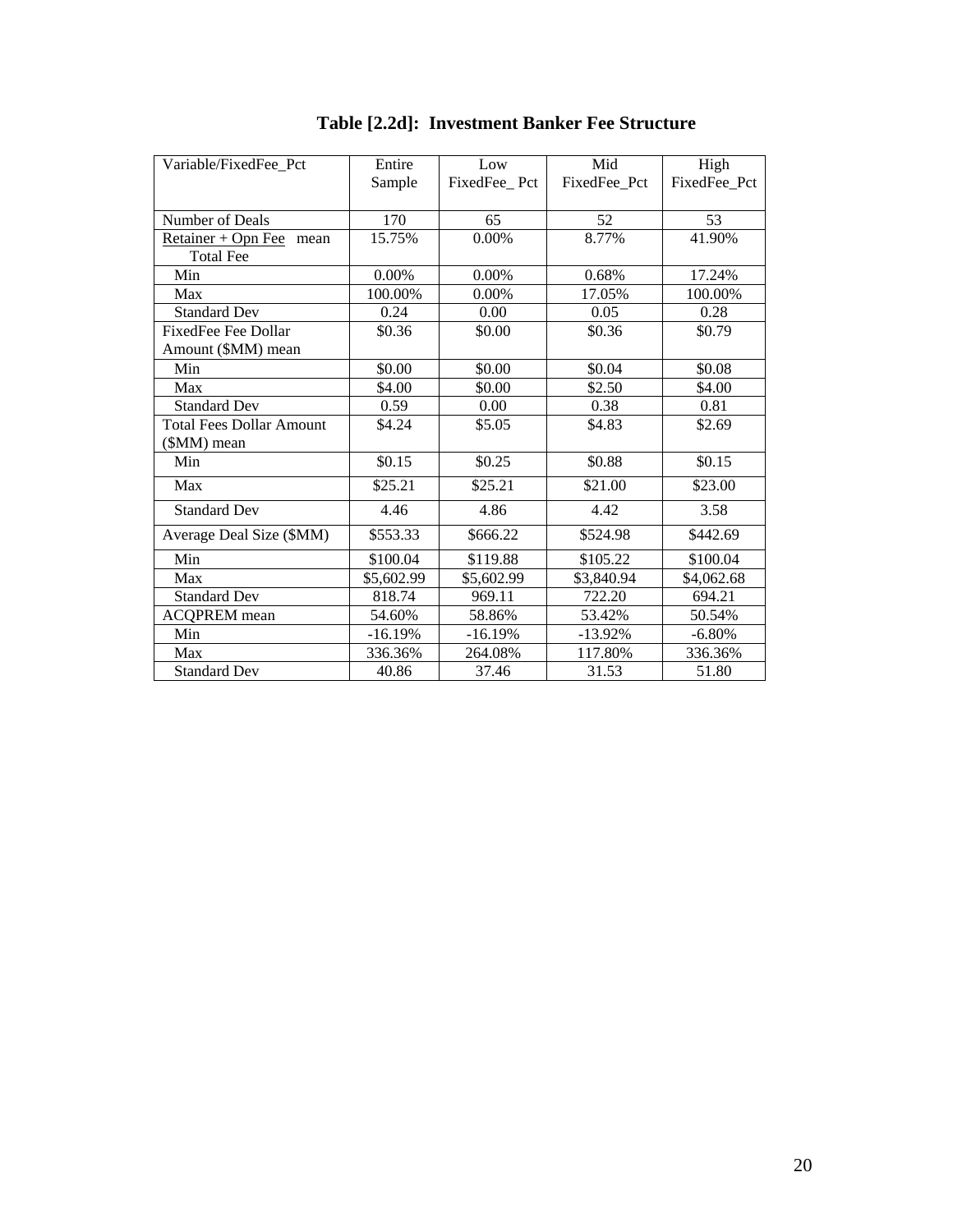| Variable/Fixed Pct ExAnte       | Entire     | Low        | Mid        | High       |
|---------------------------------|------------|------------|------------|------------|
|                                 | Sample     | Fixed Pct  | Fixed_Pct_ | Fixed Pct  |
|                                 |            | ExAnte     | ExAnte     | ExAnte     |
| Number of Deals                 | 170        | 65         | 52         | 53         |
| $Retainer + Opn$ Fee<br>mean    | 15.75%     | 0.00%      | 9.05%      | 41.63%     |
| <b>Total Fee</b>                |            |            |            |            |
| Min                             | 0.00%      | $0.00\%$   | 0.68%      | 13.23%     |
| Max                             | 100.00%    | $0.00\%$   | 22.73%     | 100.00%    |
| <b>Standard Dev</b>             | 0.24       | 0.00       | 0.06       | 0.28       |
| <b>FixedFee Fee Dollar</b>      | \$0.36     | \$0.00     | \$0.38     | \$0.77     |
| Amount (\$MM) mean              |            |            |            |            |
| Min                             | \$0.00     | \$0.00     | \$0.04     | \$0.08     |
| Max                             | \$4.00     | \$0.00     | \$2.50     | \$4.00     |
| <b>Standard Dev</b>             | 0.59       | 0.00       | 0.39       | 0.82       |
| <b>Total Fees Dollar Amount</b> | \$4.24     | \$5.05     | \$4.90     | \$2.62     |
| (\$MM) mean                     |            |            |            |            |
| Min                             | \$0.15     | \$0.25     | \$0.88     | \$0.15     |
| Max                             | \$25.21    | \$25.21    | \$21.00    | \$23.00    |
| <b>Standard Dev</b>             | 4.46       | 4.86       | 4.41       | 3.55       |
| Average Deal Size (\$MM)        | \$553.33   | \$666.22   | \$549.68   | \$418.46   |
| Min                             | \$100.04   | \$119.88   | \$105.22   | \$100.04   |
| Max                             | \$5,602.99 | \$5,602.99 | \$3,840.94 | \$4,062.68 |
| <b>Standard Dev</b>             | 818.74     | 969.11     | 725.37     | 687.14     |
| <b>ACQPREM</b> mean             | 54.60%     | 58.86%     | 48.20%     | 55.66%     |
| Min                             | $-16.19%$  | $-16.19%$  | $-13.92%$  | 4.23%      |
| Max                             | 336.36%    | 264.08%    | 117.80%    | 336.36%    |
| <b>Standard Dev</b>             | 40.86      | 37.46      | 31.39      | 51.65      |

**Table [2.2e]: Investment Banker Fee Structure** 

# **3. Regression Analysis**

In Section 1.4, we developed six testable implications of the benign and jaundiced views. In Section 3, we construct simple regression models of IBFEE and ACQPREM to investigate those implications. Table 3.1 summarizes the six implications on which we focus.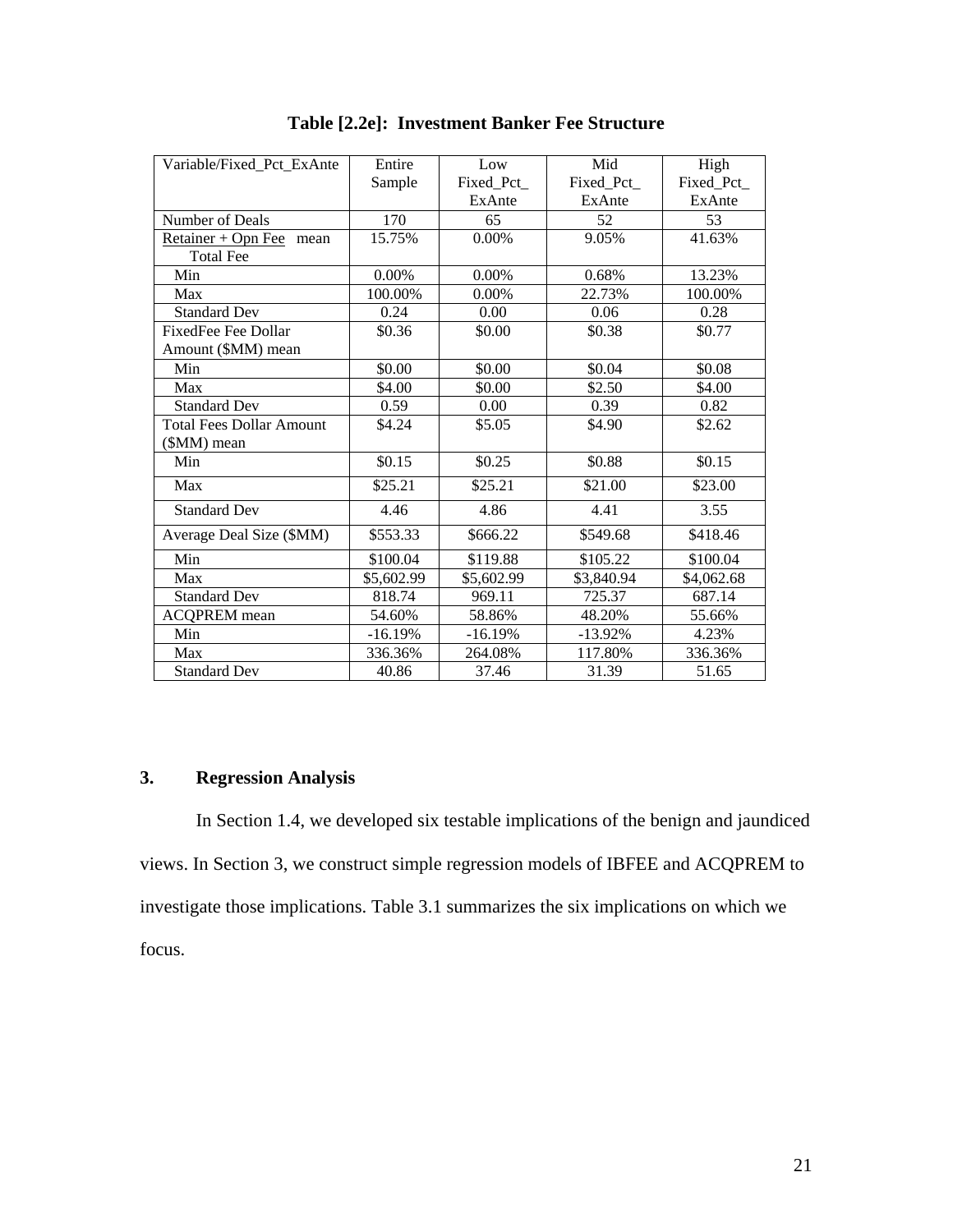|                                               | Benign View | <b>Jaundiced View</b> |
|-----------------------------------------------|-------------|-----------------------|
| 1. IBFEE reflects information cost            | $\ast$      |                       |
| 2. Complicated transactions have higher IBFEE | $\ast$      |                       |
| 3. IBFEE falls as Fixed Fee Percent rises     | ∗           |                       |
| 4. ACQPREM reflects franchise value of target | $\ast$      |                       |
| 5. ACQPREM rises with FixedFee_Percent        |             | $\ast$                |
| 6. Relationship with acquiror reduces ACQPREM |             | $\ast$                |

### **Table 3.1: Predictions of Benign and Jaundiced Views**

# *3.1 Determinants of the Investment Banker Fee (IBFEE)*

 In constructing a simple model that explains cross-sectional variation in IBFEE, we take into account various proxies for the influences referred to in the first three rows of Table [3.1]. Regression results are reported in Table [3.2].

 The definition of the dependent variable in Table [3.2] is a transformed version of IBFEE, which we label IBFEE\_EXANTE. This transformation of IBFEE uses the expected transaction value for the target rather than the actual transaction value in the denominator of the fee percentage calculation. The expected transaction value simply adds the sample average of the acquisition premium (55%) to the pre-acquisition equity value of the target and adds the result to the implied book value of the target debt to arrive at the expected transaction value. This transformation avoids spurious inferences about association between IBFEE and the regressors, which could result from a correlation between the error term in IBFEE (related to unpredictably high premia) and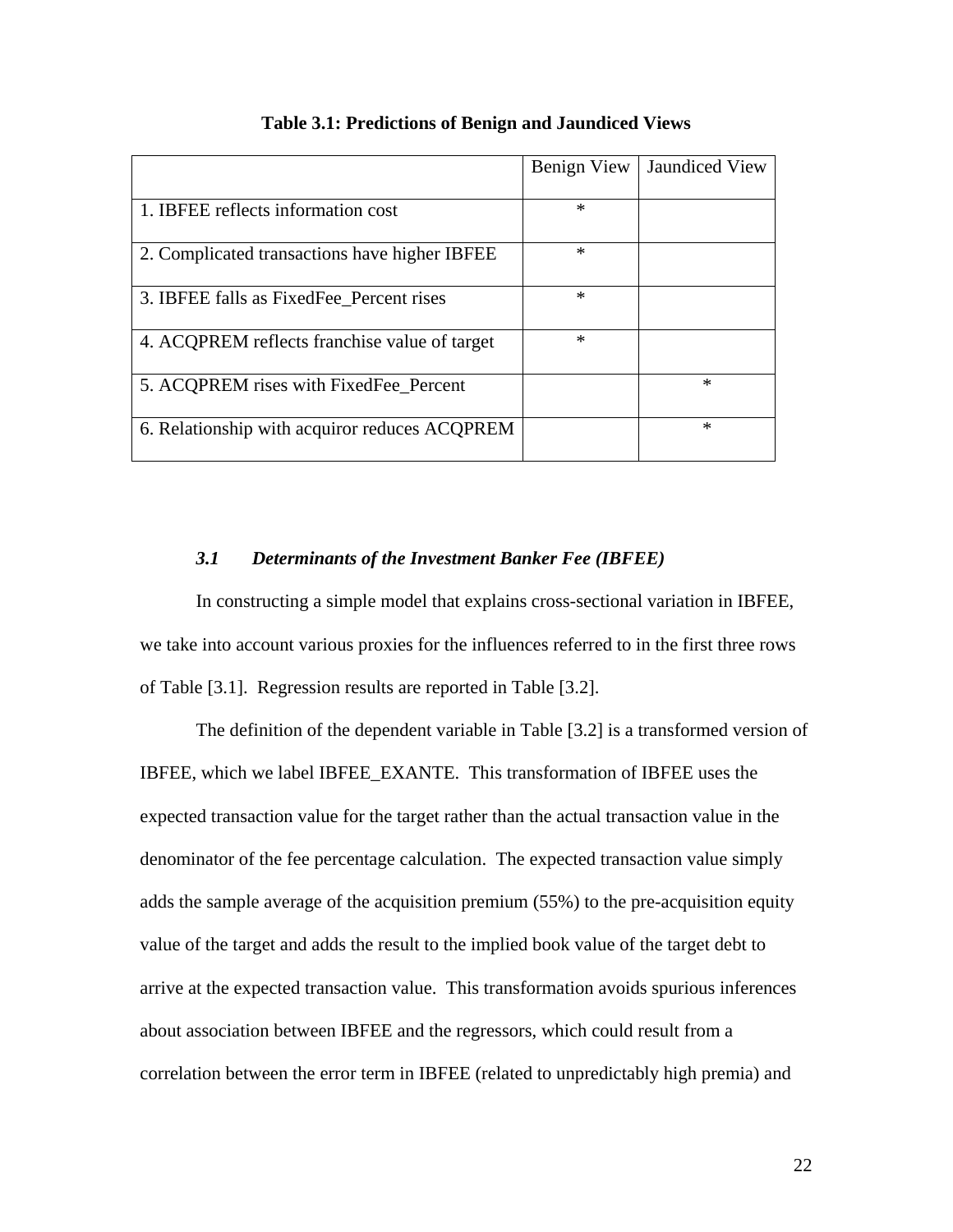the regressors. As discussed in Section 2, the percentage of fixed fee should be similarly adjusted to avoid spurious correlation; consequently, Fixed\_Pct\_ExAnte is the regressor used to capture the degree of fixity of fees. We also ran the same regressions as reported in Table [3.2] without making these two ex ante adjustments and obtained very similar results.

With respect to the first hypothesis in Table [3.1], as proxies for information cost specific to the target firm, we included firm asset size (modeled using a quadratic functional form), the volatility of stock price returns, leverage, and whether the target had a prior fee producing relationship with the investment bank. IBFEE should be higher for targets that are small firms, firms with higher returns volatility, highly leveraged firms, and firms that have not had previous contact with the investment bank. PeerBroad is included to capture the effects of hot markets for a particular industry's targets. We anticipated that IBFEE should be lower for target's in industries where the industry is outperforming the broader market.

With respect to the second hypothesis, NoSolicitation is included, and we expect it to enter with a negative sign. That is, when an investment bank's engagement does not entail the solicitation of additional bidders, the fee charged by the investment bank should be lower.

With respect to the third hypothesis, FixedFee\_Percent is expected to display a negative coefficient. Note that the variable included in the regression is Fixed\_Pct\_ExAnte rather than FixedFee\_Percent. Fixed\_Pct\_ExAnte calculates the fixity percentage of the fee based on the expected transaction value rather than the actual transaction value for the target.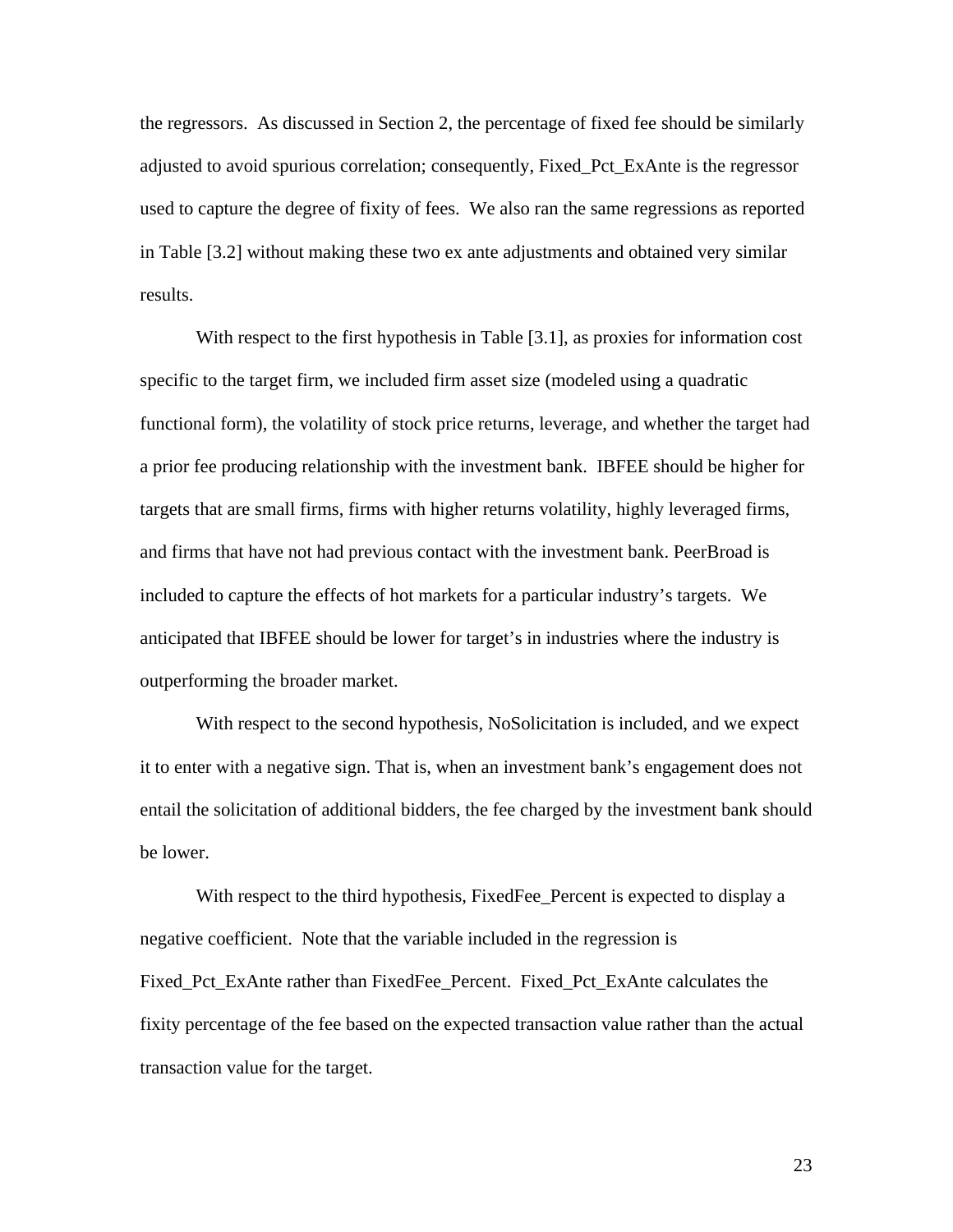We also included IBOtherBus(Acquiror) in the IBFEE\_EXANTE regression, and IB\_Rank, to investigate whether fees are related to the rank of the investment bank or the relationship between the acquiror and the target's investment bank. To measure IB\_Rank, we constructed a league table ranking for each investment bank. Banks were assigned a rank (one through 20 with lower rankings associated with a greater participation by the bank in announced M&A transactions) based on the individual bank's rank in announced M&A transactions as reported by *Investment Dealers Dige*s*t*. Banks that did not appear on the *Investment Dealers Digest* league table for a given year were assigned a rank of 20. The rank so assigned for each year was then averaged over the three year period based on the three years prior to the announcement of the transaction.<sup>5</sup>

 We report five regression specifications in Table [3.2]. Our results for the IBFEE regressions support all three of the predictions of the benign view, although not all the variables included are highly statistically significant.

Consistent with hypothesis one (the benign view), when evaluated over the range of our sample, asset size (in its quadratic form) is negatively related to investment banking fees. A similar result has been reported by McLaughlin (1990) in her work on investment banking contracts in tender offers. McLaughlin analyzed all fees in tender offers for all types of transactions and for fees paid to target firm bankers over the period January 1980 to December 1985. McLaughlin reported (1) a mean fee as a percentage of transaction value of 0.77 with a standard deviation of 0.63, and (2) a mean fee expressed in dollars of \$4.21 million with a standard deviation of 2.50. Consistent with our findings

 $\overline{a}$ 

<sup>&</sup>lt;sup>5</sup> Sixteen observations in the sample reported multiple advisors to the target. In these instances the average of the advisor ranks was used and the fee was based on the fee paid to all investment banks. In certain of these sixteen observations an advisor may have been retained to render only an opinion – what has been recently referred to as a "second opinion." See Wall Street Journal, January 24, 2005. We ran our regression results removing these sixteen observations and obtained very similar results.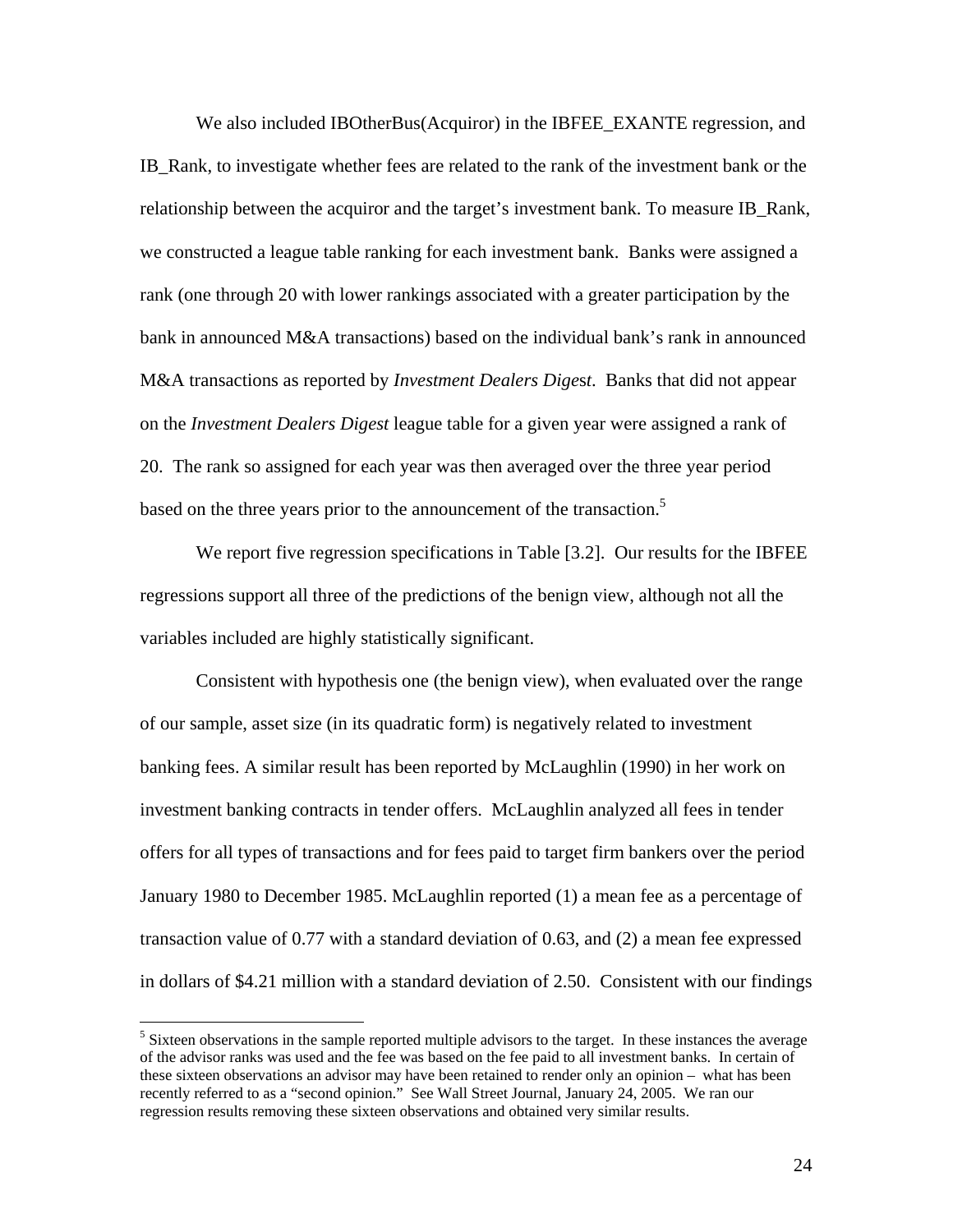in Table [3.2], McLaughlin also observed substantial cross-sectional variation in each category of offer value suggesting that there is substantial negotiation involved between the banker and the target firm in setting the fee. In other words, size is not the only characteristic that matters; the banker does not use a simple "rate card" such as the socalled "Lehman formula" wherein the fee is determined solely by a decreasing step function of the value of the transaction (e.g., 5%, 4%, 3%, 2%, or 1% of various increments in transaction value).

 Similarly, leverage and volatility enter positively in the fee regression. Other business between the target and the bank has a negative effect on the fee, as predicted, but this effect is not highly statistically significant (with a significance level of roughly 12 percent). PeerBroad enters negatively, as predicted, and is highly statistically significant.

 Consistent with hypothesis two (the benign view), NoSolicitation enters negatively. Consistent with hypothesis three of the benign view, the degree of fixity of the fee is negatively related to the size of the fee, reflecting the compensation received by investment bankers in the form of a higher fee when their fee is riskier (i.e., more contingent).

 IBOthBus(Acquiror) is small, negative, and statistically insignificant. IB\_Rank is negative and statistically significant. Consistent with our expectation, an investment bank with more transaction experience (a lower rank) in the M&A field is able to command a higher premium for its services, all other factors held constant.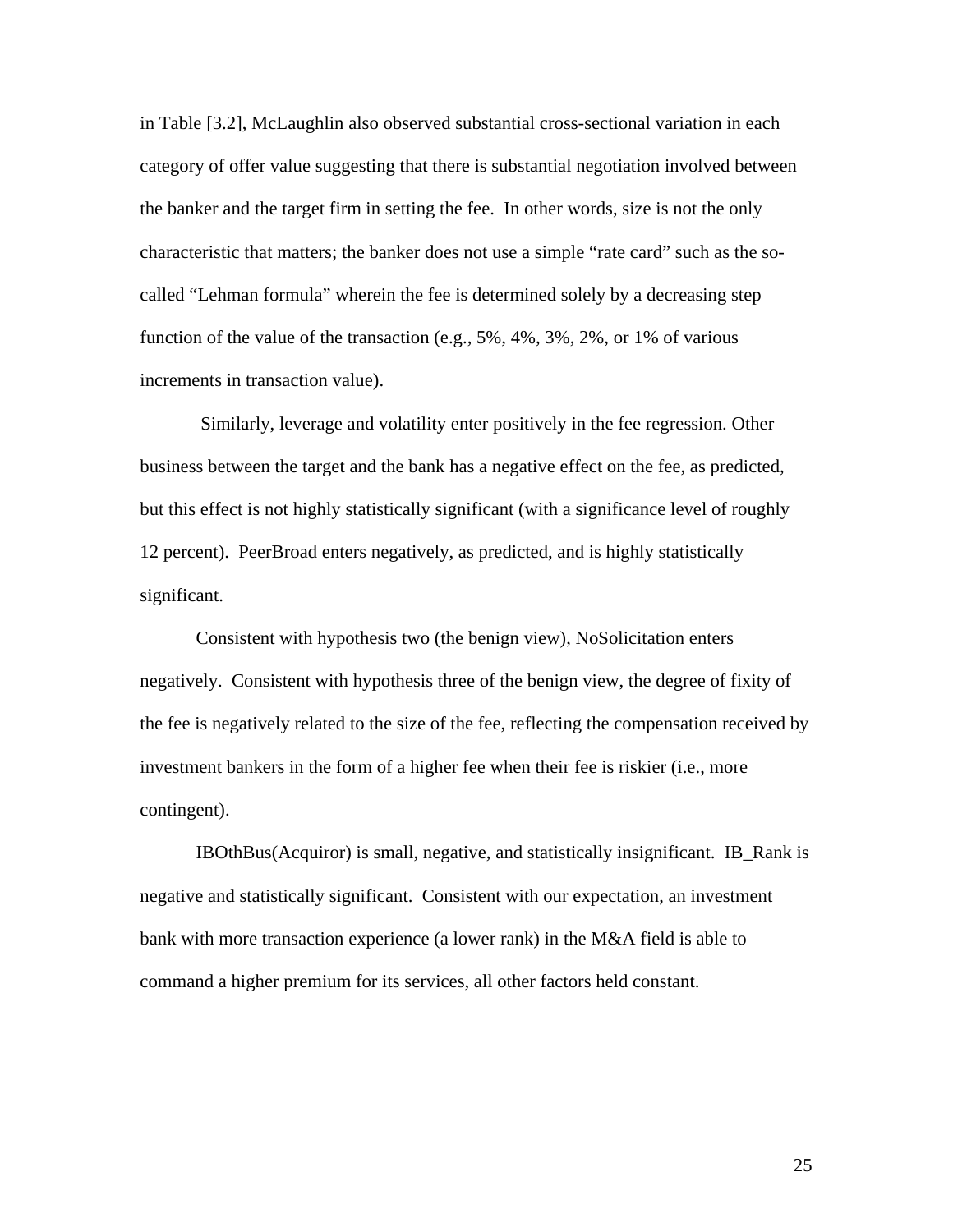| Table 3.2                                             |
|-------------------------------------------------------|
| <b>Investment Bank Fee (IBFEE_EXANTE) Regressions</b> |
| (Significance Levels in Parentheses)                  |

|                             | (1)      | (2)                 | (3)                 | (4)                 | (5)                 |
|-----------------------------|----------|---------------------|---------------------|---------------------|---------------------|
| Constant                    | 0.434    | 0.700               | 0.434               | 0.776               | 0.802               |
|                             | (0.482)  | (0.260)             | (0.484)             | (0.211)             | (0.198)             |
| Ln (Size)                   | 0.402    | 0.395               | 0.402               | 0.357               | 0.355               |
|                             | (0.073)  | (0.075)             | (0.074)             | (0.108)             | (0.110)             |
| [Ln $(Size)$ ] <sup>2</sup> | $-0.053$ | $-0.056$            | $-0.053$            | $-0.052$            | $-0.051$            |
|                             | (0.010)  | (0.006)             | (0.011)             | (0.012)             | (0.013)             |
| PeerBroad                   | $-0.213$ | $-0.232$            | $-0.213$            | $-0.226$            | $-0.215$            |
|                             | (0.003)  | (0.001)             | (0.004)             | (0.002)             | (0.003)             |
| Vol                         | 0.499    | 0.480               | 0.499               | 0.502               | 0.502               |
|                             | (0.000)  | (0.000)             | (0.000)             | (0.000)             | (0.000)             |
| Leverage                    | 0.582    | 0.659               | 0.581               | 0.625               | 0.609               |
|                             | (0.011)  | (0.004)             | (0.013)             | (0.007)             | (0.008)             |
| NoSolicitation              | $-0.301$ | $-0.322$            | $-0.302$            | $-0.312$            | $-0.328$            |
|                             | (0.001)  | (0.000)             | (0.001)             | (0.001)             | (0.000)             |
| Fixed Pct ExAnte            | $-0.801$ | $-0.751$            | $-0.802$            | $-0.742$            | $-0.759$            |
|                             | (0.000)  | (0.000)             | (0.000)             | (0.000)             | (0.000)             |
| IB_Rank                     |          | $-0.012$<br>(0.022) |                     | $-0.011$<br>(0.025) | $-0.013$<br>(0.018) |
| IBOthBus(Acquiror)          |          |                     | $-0.004$<br>(0.965) |                     | $-0.079$<br>(0.428) |
| IBOthBus(Target)            |          |                     |                     | $-0.140$<br>(0.130) | $-0.141$<br>(0.126) |
| Adj. R-Squared              | 0.369    | 0.385               | 0.365               | 0.390               | 0.389               |
| No. Obs.                    | 170      | 170                 | 170                 | 170                 | 170                 |

Notes: Dependent variable: IBFEE\_EXANTE is the ratio of the investment bank's fee relative to the pre-acquisition value of the target plus the sample average acquisition premium.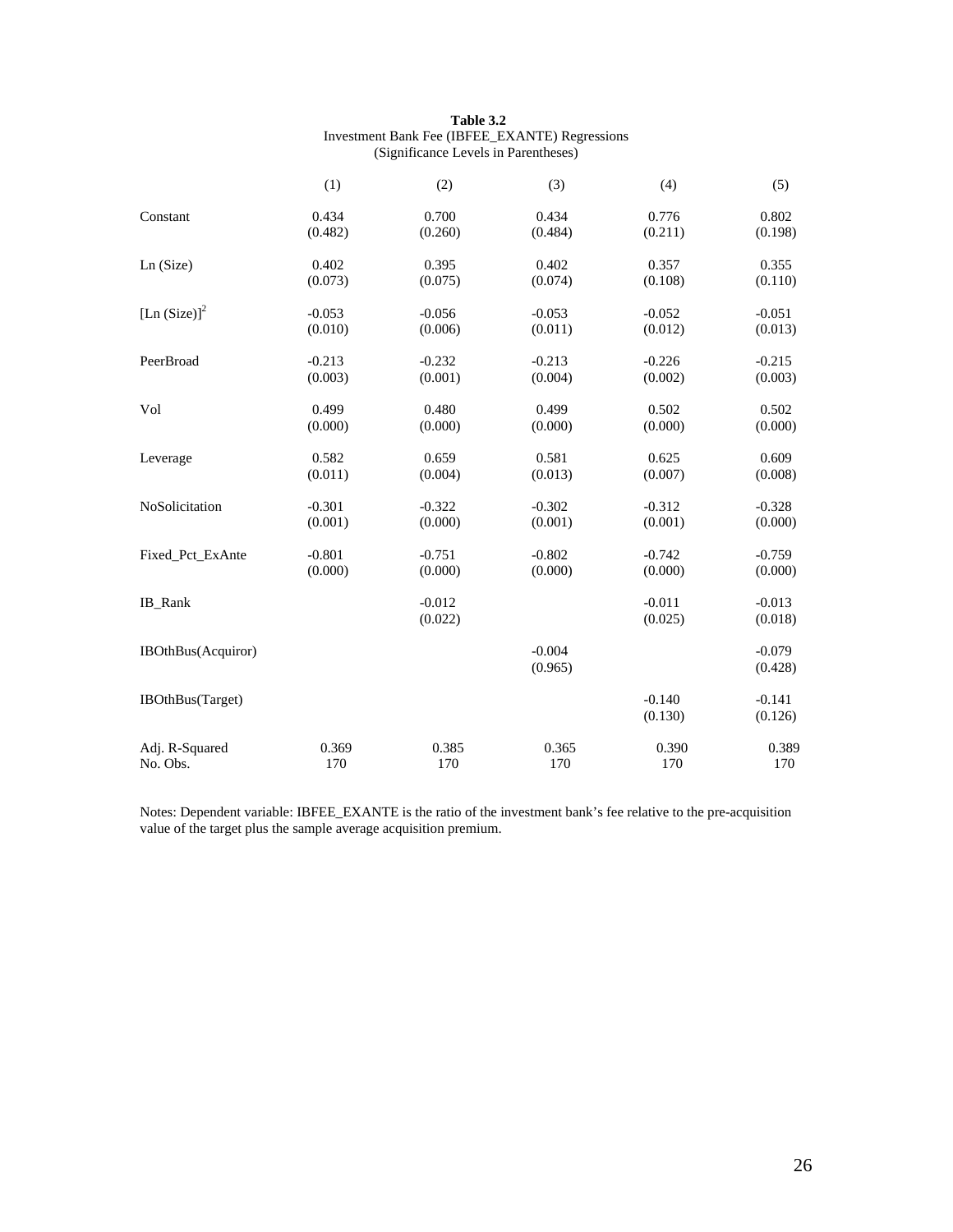# *3.2 Determinants of the Acquisition Premium*

 In constructing a simple model that explains cross-sectional variation in ACQPREM, we take into account various proxies for the influences referred to in the last three rows of Table [3.1], as well as a variety of control variables that previous literature suggests may be relevant for explaining acquisition premia. Regression results are reported in Table [3.3].

 With respect to hypothesis four (benign view) in Table [3.1], we include EmpContr to measure the extent to which there is perceived franchise value to the target associated with the acquiror's decision to contract to retain target management.

 With respect to hypothesis five, we include Fixed\_Pct\_ExAnte. According to the jaundiced view, more fixity avoids conflicts of interest, and therefore, should result in higher acquisition premia, all else held constant.

With respect to hypothesis six, IBOthBus(Acquiror) should enter negatively, since according to the jaundiced view, investment banks might be suborned by their contacts with acquirors, resulting in lower acquisition premia for targets.

We also include several other control variables. Controls that were not included in the fee regressions include measures of the concentration of stock ownership, which we thought might be relevant for acquisition premia (since greater concentration might improve the bargaining power of target shareholders). Similarly, we include a dummy variable for the presence of a voting agreement between the acquiror and target shareholders, which should also reflect greater target bargaining power.

With respect to hypothesis four, EmpContr enters positively and is large economically, but it is not highly statistically significant (with a significance level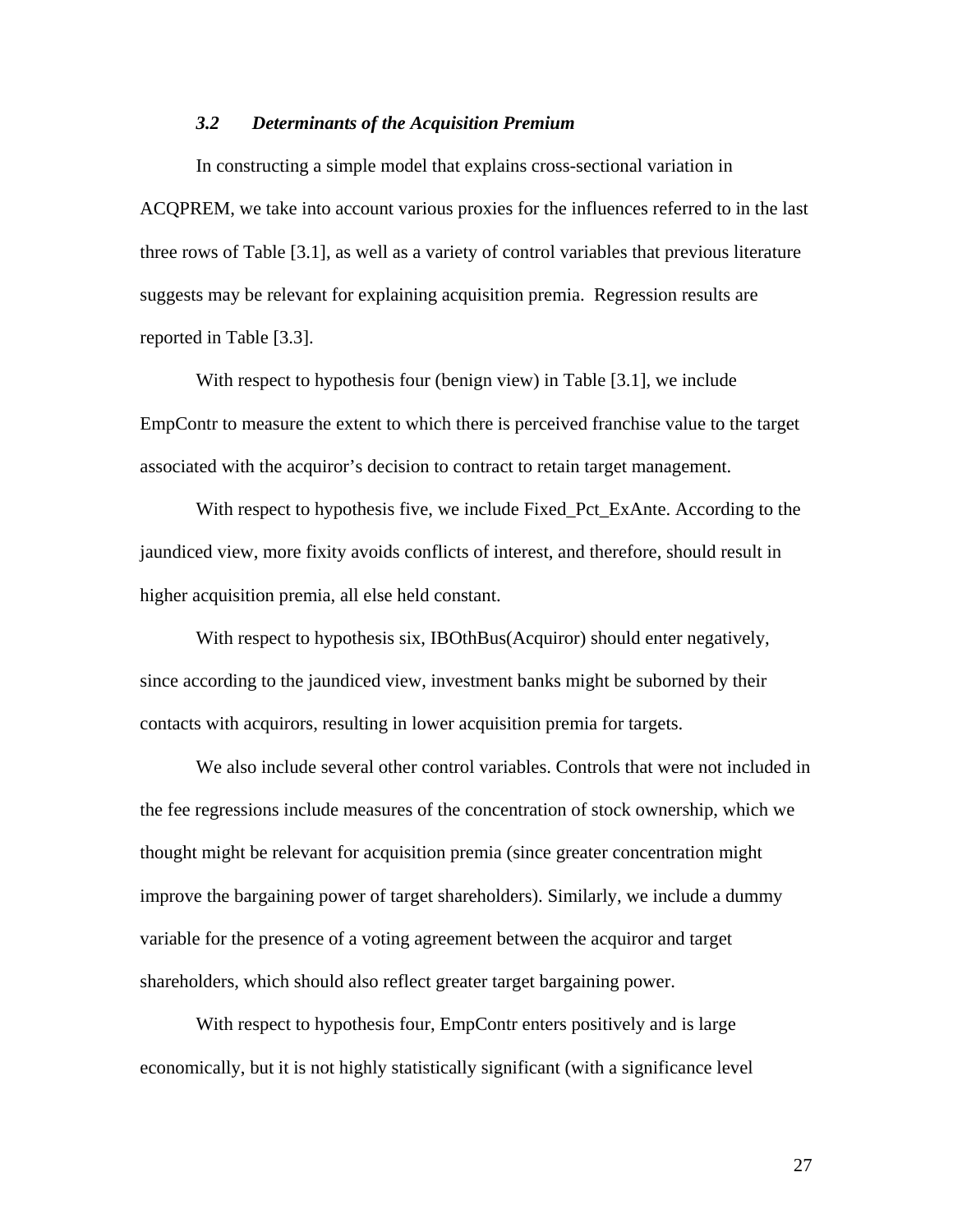ranging between 12 and 15 percent). The Bonus variable, in contrast, is negative and statistically insignificant. Recall that EmpContr reflects the existence of a contractual agreement between the acquiror and target management, while Bonus reflects a payment from the target to its management in connection with the consummation of the transaction. These results indicate that payments to management, per se, do not affect shareholder value, but that payments to retain management are possibly value-increasing. This finding provides some support for the view that acquisition premia reflect, in part, the value of intangible assets of target firms. This finding also suggests that target firm shareholders may share in the gains that accrue to target management from preserving value-creating managerial capital.

Neither of the two jaundiced-view hypotheses (five and six) receives support from the regression analysis of ACQPREM. Both the degree of fixity of the investment banker's fee, and the existence of a prior fee-producing business relationship between the acquiror and the target's investment bank, are unrelated to the acquisition premium.

Controls for volatility and leverage both entered positively in the acquisition premium regression. These variables could proxy for many influences (e.g., growth opportunities, more disciplined management) and are not amenable to clear interpretation. Interestingly, while none of the controls for target bargaining power (including the composition of shareholders, and the ShrhAgt variable) prove to be highly statistically significant, ShrhAgt and Non-O/D\_w/5% are both positive and sometimes significant at levels of 13 or 14%, and the coefficient on ShrhAgt is large.

ModeSale proved insignificant. Of course, that does not imply that increased competition has no effect on the acquisition premium. Rather, it may be explained by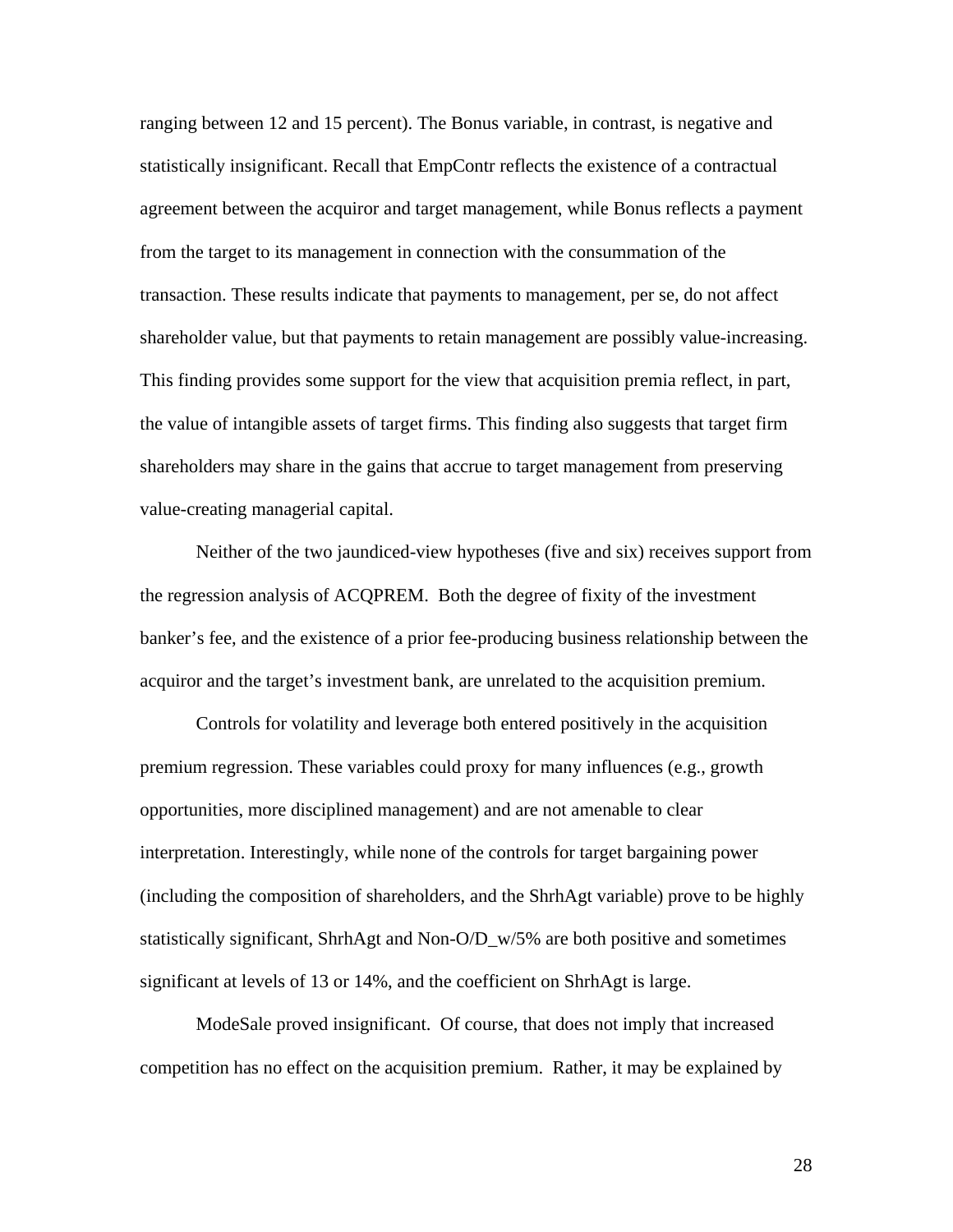noting that ModeSale is an endogenous variable. The desire on the part of the target to receive multiple bids itself results from an expectation that doing so will improve the outcome, and that improvement will be larger for some firms than for others. That endogeneity may have the effect of reducing the measured effect of ModeSale on the acquisition premium in our regressions; that is, ModeSale may be more likely to be positive when the target's acquisition premium without ModeSale would be particularly low.

Similarly, the fact that IBFEE\_Res does not enter significantly in the ACQPREM regression should not be interpreted as evidence that spending more on investment banking services is worthless. IBFEE is a highly endogenous variable. As in the case of ModeSale, its insignificance in the ACQPREM regression can be explained by the supposition that firms with large unexplained investment banking costs have unobservable attributes (i.e., information problems) that encourage them to spend more.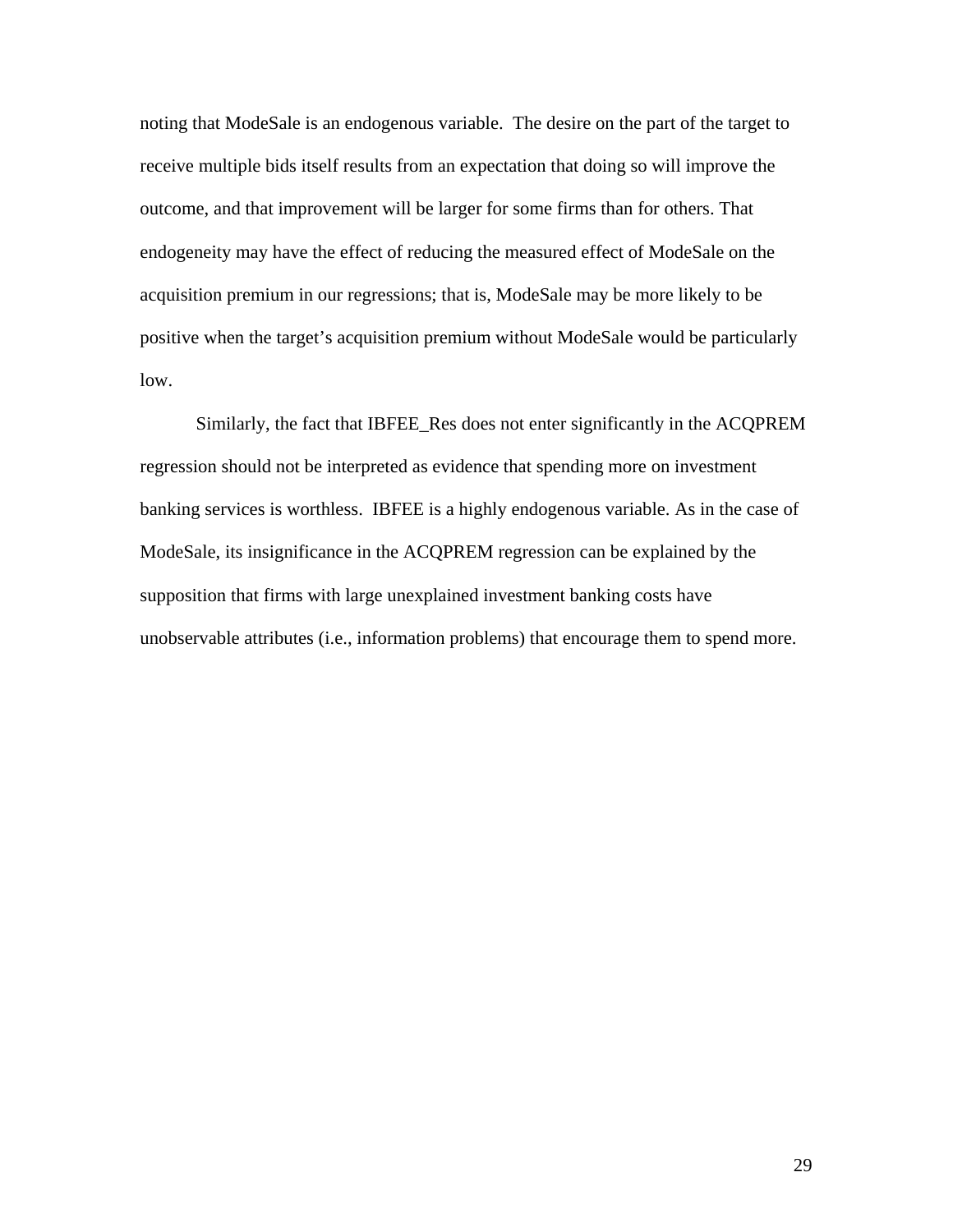| Table 3.3                                        |
|--------------------------------------------------|
| <b>Acquisition Premium (ACOPREM) Regressions</b> |
| (Significance Levels in Parentheses)             |

|                            | (1)                  | (2)                  | (3)                  | (4)                  | (5)                  | (6)                  |
|----------------------------|----------------------|----------------------|----------------------|----------------------|----------------------|----------------------|
| Constant                   | $-20.106$<br>(0.337) | $-14.528$<br>(0.121) | $-14.407$<br>(0.130) | $-14.265$<br>(0.138) | $-14.369$<br>(0.127) | $-9.091$<br>(0.746)  |
| Ln (Size)                  | 0.077<br>(0.980)     |                      |                      |                      |                      | $-0.765$<br>(0.833)  |
| ModeSale                   | 4.882<br>(0.381)     |                      |                      |                      |                      | 4.052<br>(0.504)     |
| MarkAct                    | 1.172<br>(0.497)     |                      |                      |                      |                      | 1.122<br>(0.534)     |
| <b>Bonus</b>               | $-4.353$<br>(0.581)  |                      |                      |                      |                      | $-4.726$<br>(0.570)  |
| EmpContr                   | 8.503<br>(0.120)     | 7.887<br>(0.141)     | 7.868<br>(0.149)     | 7.857<br>(0.144)     | 7.896<br>(0.142)     | 8.149<br>(0.152)     |
| Non-O/D_w/5%               | 2.160<br>(0.227)     | 2.522<br>(0.141)     | 2.535<br>(0.143)     | 2.526<br>(0.142)     | 2.449<br>(0.158)     | 2.050<br>(0.280)     |
| O/D_Oship                  | $-18.654$<br>(0.279) |                      |                      |                      |                      | $-19.508$<br>(0.278) |
| ShrhAgt                    | 9.130<br>(0.132)     | 6.474<br>(0.238)     | 6.453<br>(0.244)     | 6.509<br>(0.237)     | 6.541<br>(0.235)     | 8.858<br>(0.154)     |
| Vol                        | 74.386<br>(0.000)    | 73.317<br>(0.000)    | 73.468<br>(0.000)    | 73.196<br>(0.000)    | 73.269<br>(0.000)    | 74.547<br>(0.000)    |
| Leverage                   | 58.612<br>(0.001)    | 61.308<br>(0.000)    | 61.177<br>(0.000)    | 61.472<br>(0.000)    | 61.373<br>(0.000)    | 59.466<br>(0.002)    |
| IBOthBus(Acquiror)         |                      |                      | $-0.449$<br>(0.950)  |                      |                      | $-1.730$<br>(0.835)  |
| IBOthBus(Target)           |                      |                      | $-0.797$<br>(0.912)  |                      |                      | 0.699<br>(0.928)     |
| Fixed_Pct_ExAnte           |                      |                      |                      | $-1.444$<br>(0.898)  |                      | 0.972<br>(0.937)     |
| <b>IBFEE</b> Res           |                      |                      |                      |                      | 1.978<br>(0.758)     | 0.922<br>(0.890)     |
| PeerBroad                  |                      |                      |                      |                      |                      | $-2.118$<br>(0.739)  |
| IB_Rank                    |                      |                      |                      |                      |                      | $-0.273$<br>(0.536)  |
| Adj. R-Squared<br>No. Obs. | 0.278<br>170         | 0.289<br>170         | 0.280<br>170         | 0.284<br>170         | 0.285<br>170         | 0.253<br>170         |

Notes: Dependent variable: ACQPREM is defined as offer price divided by target stock price minus one, using target stock price four weeks prior to announcement. IBFee\_Res is the residual from regression (4) in Table [3.2].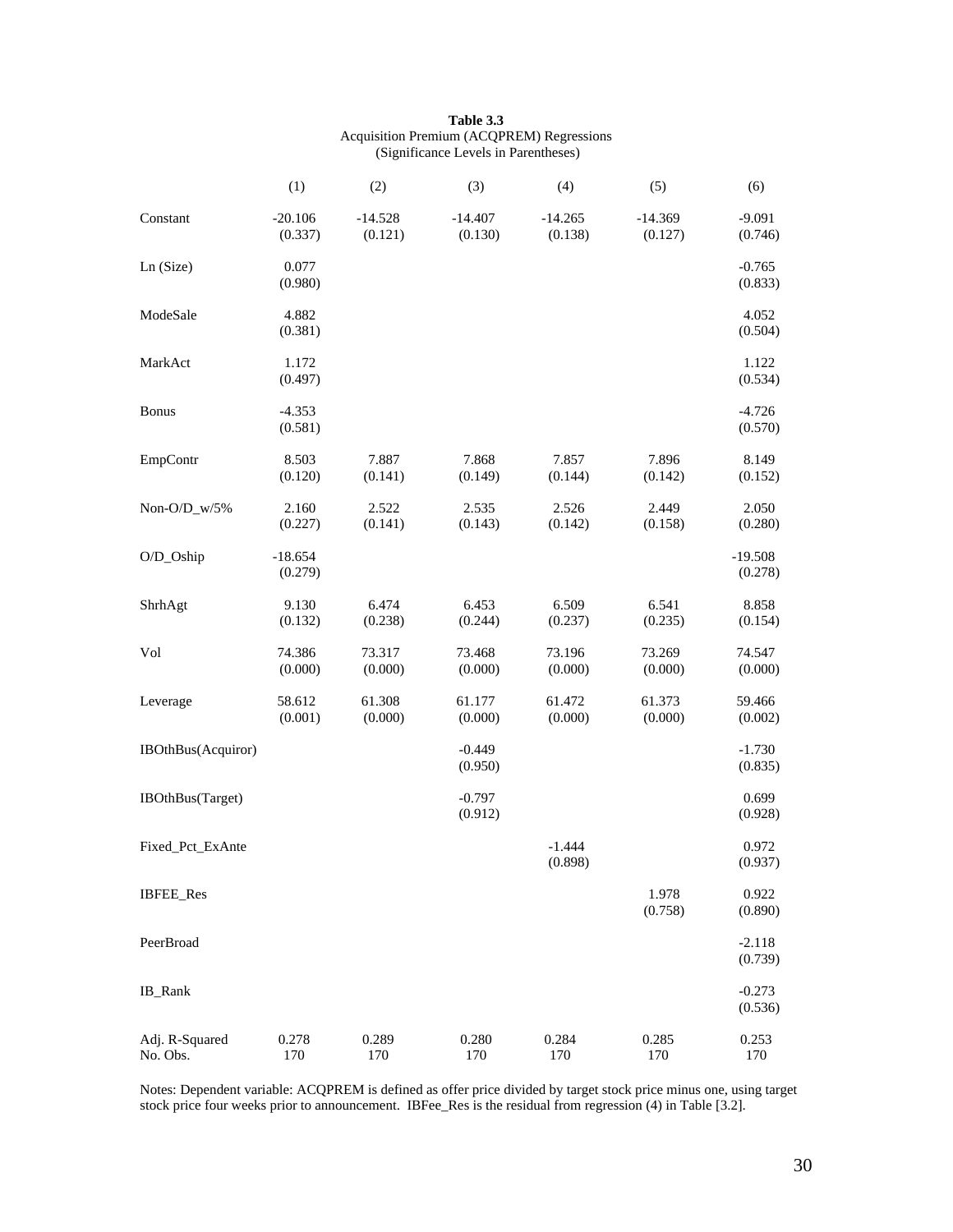# **4. Conclusion**

Our investigation of investment banking fees for fairness opinions and acquisition premia is the first empirical analysis of friendly, two-step, cash acquisitions during our period of which we are aware. Our study is largely descriptive and we do not purport to produce a structural estimation of the determinants of investment banking fees or acquisition premia.

Nevertheless, our results are broadly consistent with the predictions of a benign view of the role of investment banks in advising acquisition targets. Fees to banks are correlated with attributes of transactions and target firms in ways that make sense if banks are being paid for processing information. The more contingent (and, therefore, risky) the fees, the higher they tend to be, all else held constant. Variation in acquisition premia also can be explained by fundamental deal attributes. For example, acquisition premia are higher when the target's leverage and volatility are higher, and (possibly) when the acquiror contractually seeks to retain target management. Contrary to the jaundiced view of fairness opinions, greater fixity of fees is not associated with higher acquisition premia, and there is no evidence that investment banks are suborned by acquirors with whom they have had a prior banking relationship.